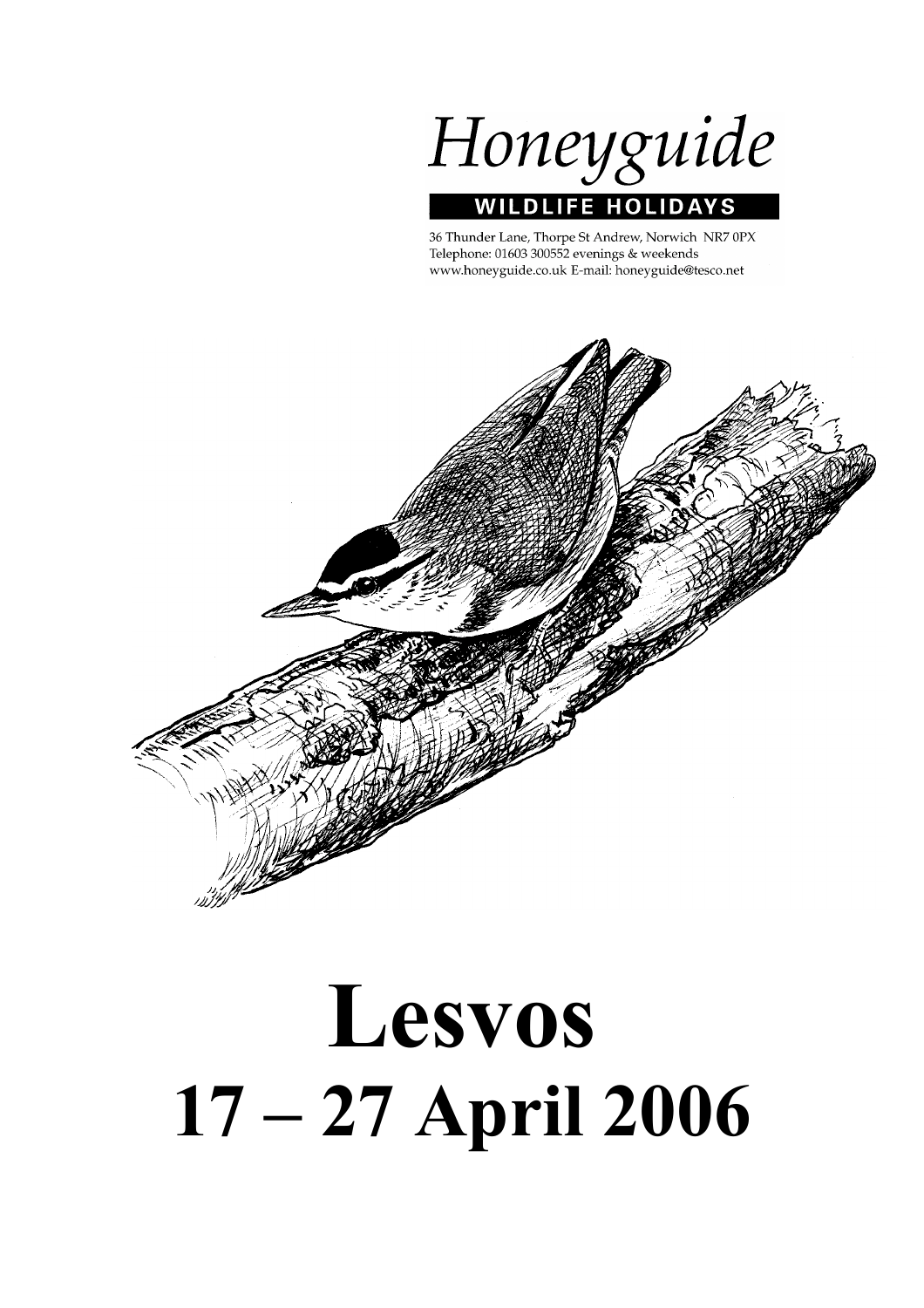# Lesvos 17 – 27 April 2006

# Holiday participants

Peter Douch Monica Douch

Monica Taylor

Robin McKeown Canberra, Australia

Karin Aunger Germany Brennan Aunger

Dorian Mason Margaret Mason

# Leaders

Rob Lucking Steve Henson

Our hosts at Madonna Apartments in Vatera: Dimitra & Vaios Balkizas

Report by Rob Lucking and Steve Henson

*Illustrations by Rob Hume. Front cover: Krüper's nuthatch*

As with all Honeyguide holidays, £25 of the price of the holiday was put towards a conservation project, like last year through LEPET, the Alternative Tourism Society of Lesvos. The plan is for the money to support a new publication on the dragonflies of Lesvos. The conservation contribution this year of £25 per person was supplemented by gift aid through the new Honeyguide Wildlife Charitable Trust, leading to a total of  $\epsilon$ 329 (£235), rounded up to  $\epsilon$ 350 (= £250). The cheque was received by Dimitra Balkizas, LEPET's chairman.

The total conservation contributions through Honeyguide since 1991 was at £42,235 (roughly  $659,100$ ) at the end of June 2006.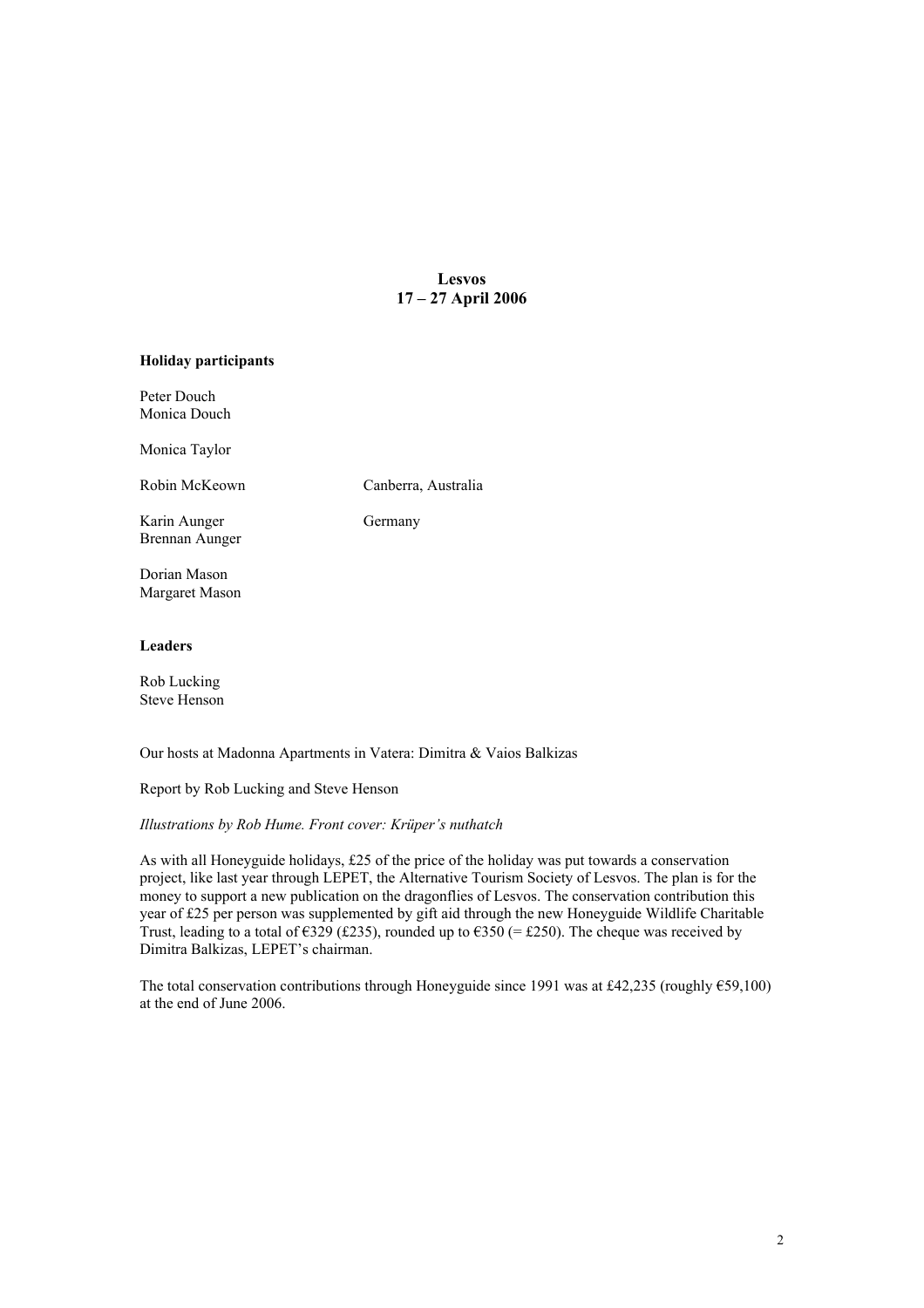# Lesvos 17 – 27 April 2006

# Itinerary

# Monday 17 April / Tuesday 18 April

Overnight flight from Heathrow to Athens and onward to Mytilini, Lesvos arriving 06h30. Transfer to Vatera by minibus. Breakfast at Madonna Apartments followed by rest and recuperation. Afternoon around the Vourkos River mouth, east of Vatera. Dinner at Maria's taverna, Kalamakia and joined by Robin, Karin and Brennan.

# Wednesday 19 April

Morning around the Almiropotamos River mouth and upstream, west of Vatera. Lunch at Madonna Apartments. Afternoon at Skala Polichnitos saltpans and area on the eastern side of Kalloni Bay. Polichnitos for white stork at nest and cakes shop.

# Thursday 20 April

Morning in open pine woodland near Achladeri for Krüper's nuthatch. Roadside stop for orchids near the T-junction on the Achladeri-Vasilika road. Taverna lunch in Agiassos. Afternoon in sweet chestnut woodland above Agiassos followed by coffee & cakes in the square.

# Friday 21 April

Morning & lunch at Kalloni saltpans. Drinks in Skala Kalloni harbour. Afternoon at Kalloni II Pool and back to Vatera via Alikoudi Pool.

# Saturday 22 April

Western Lesvos.

Morning stops at Limonas Monastery and in the 'Grand Canyon' near Vatoussa, *en route* to the west of the island.

Lunch and early afternoon at the Petrified Forest Park near Sigri then returning via Ipsilou Monastery and the Sigri-Eressos road junction for Isabelline wheatear.

# Sunday 23 April

Morning walk from the Vourkos River mouth towards Kato Stavros, east of Vatera. Afternoon local exploration along the track to Nigida for wild tulips.

# Monday 24 April

Pre-breakfast seawatch from Agias Fokas (Brennan, Dorian, Rob & Steve). Botanists group Kato Stavros to Melinda drive, with stops for flowers. Afternoon drinks over the beach at Melinda.

Birders to Achladeri, Kalloni saltpans, Kalloni II Pool, Skala Polichnitos saltpans and Alikoudi Pool.

# Tuesday 25 April

Morning stops at 'Derbyshire', the mini-soccer pitch near Kalloni for roosting scops owl, at the hillside 'bandstand' on the Kalloni to Petra road and between Petra and Molivos for Rüppell's Warbler. Taverna lunch at Taverna Vafios. Afternoon in Molivos town and harbour.

# Wednesday 26 April

Botanists group to Agiassos & afternoon return trip to the wild tulip site for Monica & Robin. Birders to Napi Valley, Skala Sikaminia & Skala Polichnitos saltpans. Bakery stop in Mandamados. Late afternoon shopping for presents in Polichnitos.

# Thursday 27 April

Morning transfer to Mytilini for return flights home, via Athens.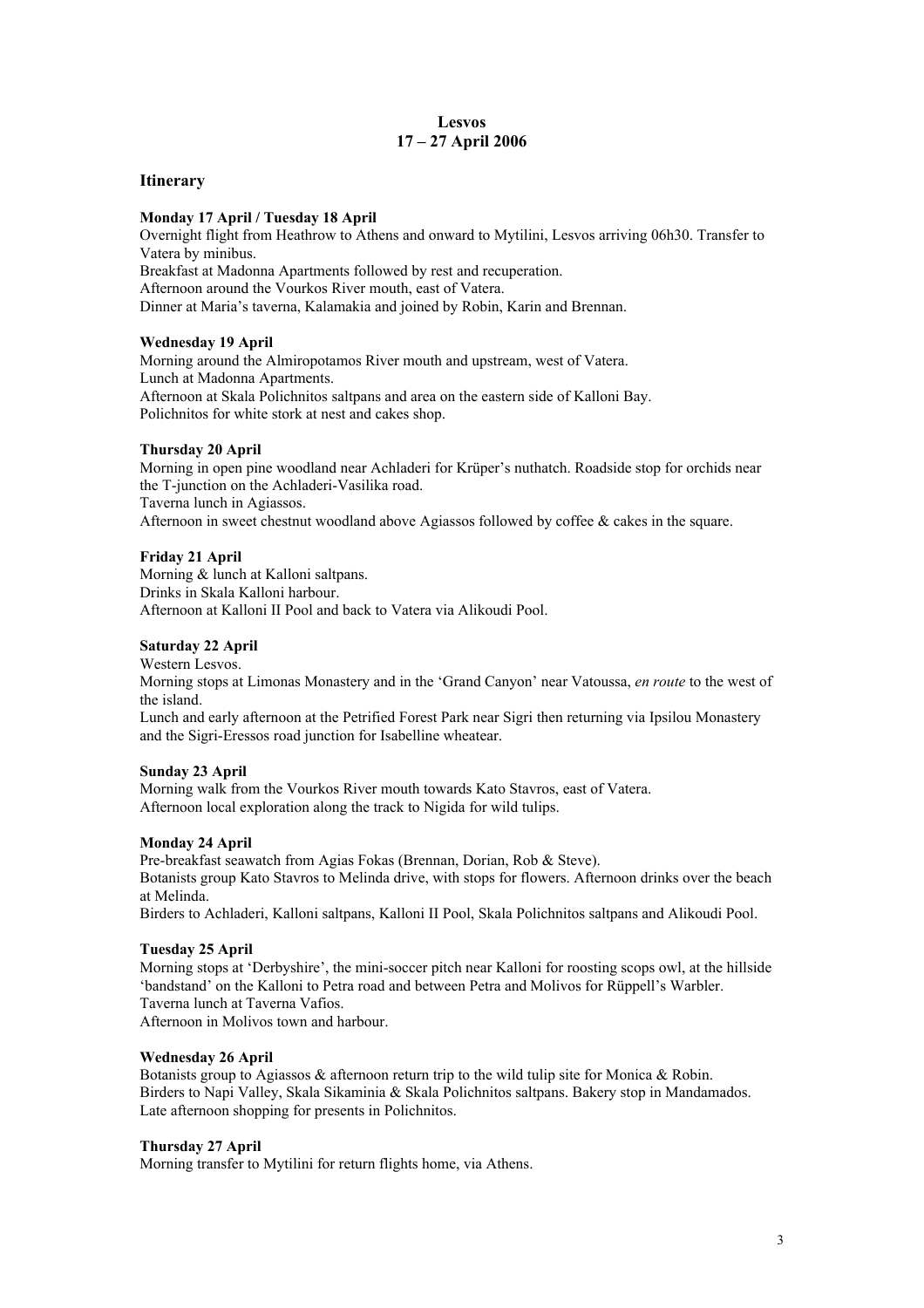# Daily diary

# Tuesday 18 April – newly arrived

After an overnight flight for the contingent leaving Heathrow on Monday 17 April, we arrived in Lesvos on the first flight in from Athens at 06h30. After collecting our luggage and completing the paperwork for the minibuses, we transferred to Madonna Apartments in Vatera, our base for the holiday, where we were greeted by Dimitra and Vaios.

Following a much appreciated breakfast of sausage, eggs and mushrooms (not to mention tea and coffee!), most of the group rested until lunchtime. After lunch we drove the short distance to the mouth of the Vourkos River at the eastern end of Vatera Beach.

Dorian immediately came up trumps with a splendid male blue rock thrush feeding alongside the track. The keen botanists in the group started to get to grips with the myriad of wild flowers including thorny burnet, two species of *Cistus* and numerous clovers, medicks and peas. A bright yellow splash of the endemic 'Lesvos Alison' *Alyssum lesbiacum* was admired on the hillside. A few butterflies were on the wing, mainly orange tips, but Peter found and photographed a nice mallow skipper.

Near the river mouth two great reed warblers sang noisily from the depths of the tamarisks but refused to show themselves. Fortunately a superb little bittern was more obliging as it clambered through the giant reeds.

Out at sea small groups of Yelkouan shearwaters flew westwards, with a couple of shags fishing just offshore. Again the botanists had a field day on the beachcrest with expanses of three-horned stock, sea rocket and yellow-horned poppy providing a continuous stretch of colour along Vatera bay.

Dinner was at Maria's taverna, Kalamakia, where Robin, Karin and Brennan joined us after arriving on the early evening flight in from Athens, completing the holiday group.

# Wednesday 19 April – around Vatera

Our first full day in the field and as we were all still recovering from the previous day's travelling, we stayed locally and spent the morning exploring the Almiropotamos River at the western end of Vatera.

A strong southeasterly wind was blowing, whipping up the white tops out at sea and an eastern olivaceous warbler was heard singing from deep within a tamarisk but sensibly stayed out of the wind and was hidden from view. A female marsh harrier was the first bird of prey of the holiday.

From the concrete bridge, at least two wood sandpipers were seen feeding in the river along with two little ringed plovers and a ruff. The star birds however were three little crakes – one male and two females – seen very well as they crept through the reeds along the margins of the river, occasionally flying out to feed at the water's edge in full view.

# Thursday 20 April – Achladeri & Agiassos

Thursday dawned much calmer and settled and after breakfast we drove up to the open Calabrian pine woodland near Achladeri, on the eastern side of Kalloni Bay, to search for one of Lesvos's speciality bird species, Krüper's Nuthatch. Common across the waters in Turkey, Lesvos is the only place in Europe where this species is found. The woodland was a cacophony of sound, primarily chaffinches, with short-toed treecreeper singing softly in the background. After hearing some tantalisingly close nuthatch calls a group of German birders showed us the nest site in a cavity in a dead pine bough. For the next hour we watched an attentive pair of Krüper's nuthatches feeding their offspring in the nest. At least three scimitar-shaped alpine swifts flew overhead, as did three short-toed eagles and our first common buzzard.

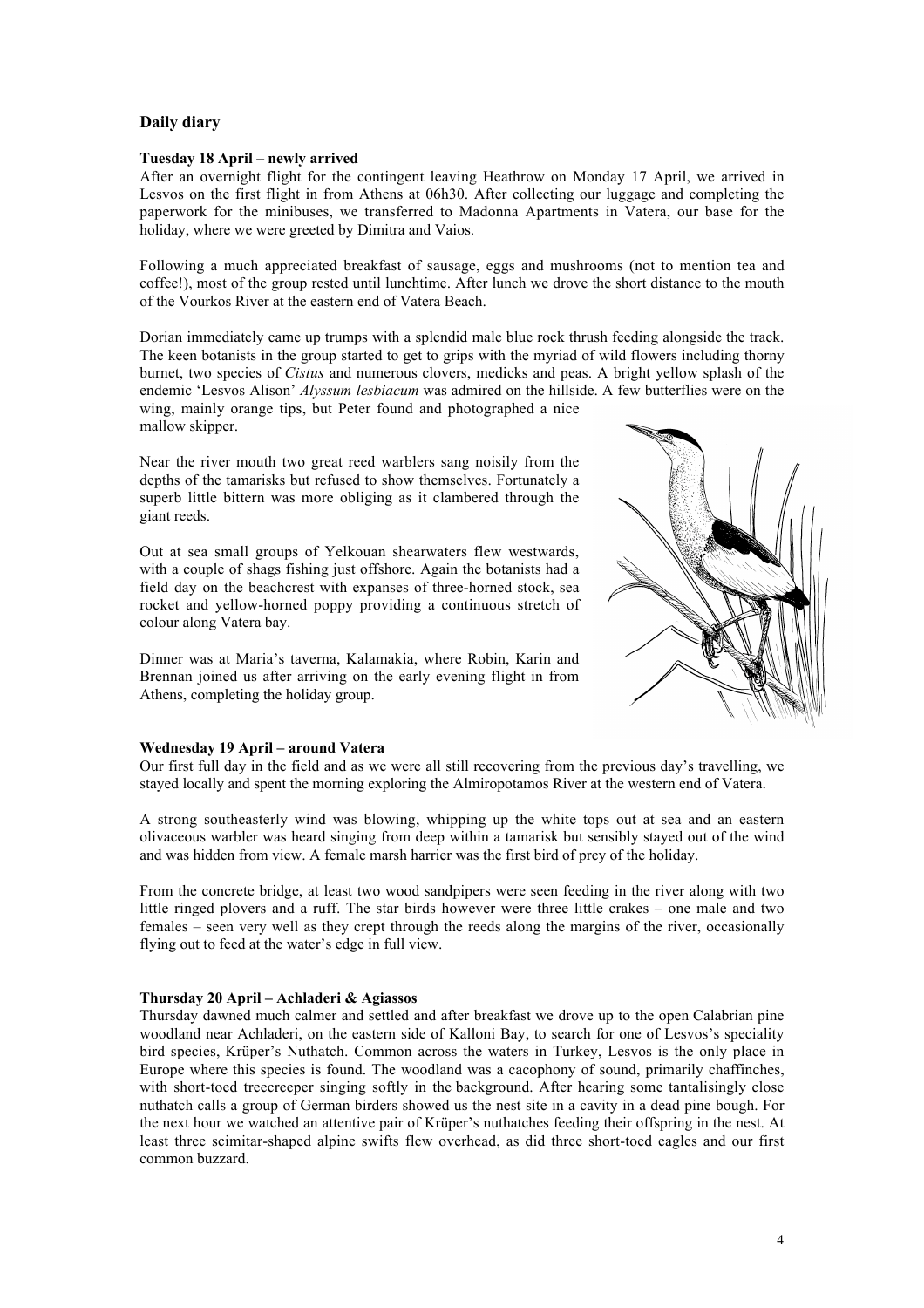As the sun came out so did the butterflies with orange tip, small heath and small copper all putting in an appearance. The protective cocoons of the pine processionary moth could be seen in a number of the pine trees and a 'procession' of 25 caterpillars was photographed as they wound their way along the forest floor. A group of three Persian squirrels showed well to most of the group as they chased each other across one of the woodland tracks.

Lunchtime beckoned but we just had time to make a short stop in another area of pine forest that we knew from previous holidays to be good for orchids. Unfortunately most of the Provence and greenwinged orchids were past their prime but a robust flowering spike of violet birdsnest orchid was appreciated by all.

On to the picturesque mountain village of Agiassos for our taverna lunch, where we were joined by Dimitra and three Dutch journalists. Lunch was a traditional Greek meze meal with Greek salad, white beans, battered fish, meatballs and courgette flowers stuffed with cheese.

After lunch we followed the winding road through the village to the start of our afternoon walk through the sweet chestnut woodland above Agiassos. We were surrounded by the song of nightingales as we followed the cobbled *kalderim* path through the botanically rich woodland. In places, the bright, lime-green leaves and stems of false thorow-wax *Bupleurum subovatum* carpeted the woodland floor with several spikes of dragon arum just starting to unfurl. Grape hyacinths were pushing their way through and the green-flowered *Fritillaria pontica* appeared rather unassuming until you peered up into the open flower.



At least four false Apollo butterflies flapped

languidly along the path, occasionally settling for us to see the virtually transparent forewings of the male. Small numbers of holly blues and red admirals made the most of the sunshine.

We stopped in our traditional spot, a hillside meadow with scattered sweet chestnut trees, to enjoy the spectacle of peacock anemones, barbary-nut irises, peonies in full flower and the drooping spikes of *Ornithologalum nutans*. Provence orchids were at their best in the meadow but we were still a little early for the white helleborine.

Reluctantly we dragged ourselves away from the meadow and made our way back to the village square, where we drank Greek coffee from the local kafenion and ate cakes from Manos's wonderful bakery.

# Friday 21 April (Good Friday) – Kalloni salt pans

A hot sunny day saw us making our way to one of Lesvos's premier birding sites, the saltpans at Kalloni on the northern shore of the Gulf of Kalloni. Migrant waders and waterfowl were plentiful with avocet, black-winged stilts and a delicate marsh sandpiper feeding on the flooded pans. A pair of distant stone curlews showed on one of the raised bunds between the lagoons and greater flamingos were sweeping their bills through the water, filtering out small crustaceans.

To the south of the pans in a flooded field adjacent to the track was the spectacle of 35 glossy ibises and more than 20 garganey, many of the latter being superb spring males, all feeding in the shallow waters against the backdrop of water-crowfoot in flower. A 'ringtail' harrier, either Montagu's or pallid, but seen too distantly to allow a positive ID, quartered the fields whilst a female marsh harrier sat unobtrusively at the waters edge. We ate our packed lunches while watching this flurry of avian activity – spring in Lesvos at its best!

After lunch we carried on up the track to look over another area of wet grassland grazed by sheep. Here we watched a group of eight short-toed larks, a fine male northern wheatear, a pair of ruddy shelducks and a smattering of black-headed wagtails. On our way back to the main road we enjoyed close views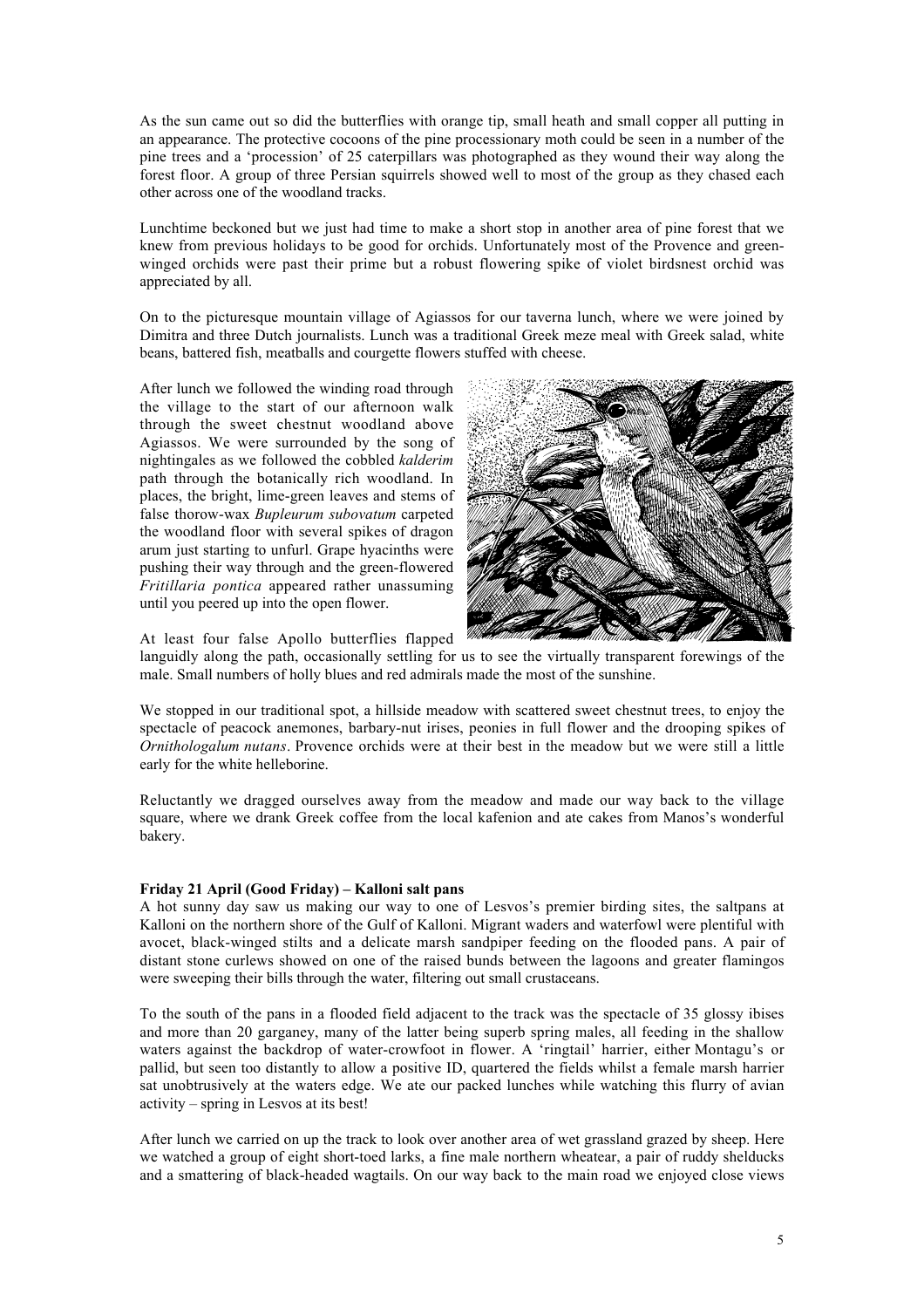of greenshank, redshank, spotted redshank, ruff and wood sandpiper feeding in the channel around the saltpans.

On through the town of Kalloni to the small fishing port of Skala Kalloni where we enjoyed refreshments in a café in the village square. A 'tame' white pelican looked rather forlorn and out of place on the quayside. This bird had been found with an injured wing and, after being nursed back to health by the Lesvos wildlife rescue hospital, has been adopted by the local fishermen.

At the Kalloni II Pool were a smattering of half a dozen or so male garganeys and three squacco herons feeding in the vegetation. A little grebe was heard calling. An adult European pond terrapin was watched swimming in the pool along with two dice snakes, a close relative of the grass snake. A bright green common tree frog was located in the open on a tamarisk branch where it was duly admired and much photographed.

On the way back we took what proved to be a protracted detour to Alikoudi Pool, where a white-tailed plover had been reported earlier in the week. This turned into a mini adventure when we discovered the route was less straightforward than the map suggested! After a couple of tight three-point turns we eventually found the pool. Unfortunately there was no white-tailed plover but we did enjoy the amazing and unusual sight of a Eurasian bittern sitting atop a hedgerow, rather than in the reedbed habitat we are accustomed to seeing them in!

Back to Vatera for a traditional Good Friday meze dinner at Kalamakia.

# Saturday 22 April – western Lesvos & the Petrified Forest

After a quick photo-stop at Limonas Monastery just outside Kalloni, we pushed on along the twisting roads towards the west of the island. A roadside stop near Skalochori revealed four common buzzards, a rather distant long-legged buzzard and a singing woodlark. At the gorge known as the 'Grand Canyon', just outside Vatoussa, a male blue rock thrush showed along the top of a ridge and a western rock nuthatch was watched as it visited its nest. A short-toed eagle flew across the gorge and another long-legged buzzard was seen, this time giving better views. Two species of oak predominated – Kermes oak with its holly-like leaves and Valonia oak with its characteristic long, curly spines on the acorn cups. We saw our first eastern festoon butterflies and alongside the road were a few bright blue cornflowers.

On to the Petrified Forest Park, a site of international geological importance where ancient sequoia and pines were 'fossilised' during volcanic activity some 20 million years ago. A little owl perched obligingly out in the open for the photographers and as we ate lunch in the visitors' shelter just inside the park, a chukar showed distantly atop a large boulder. From the network of paths through the park several more chukars, a male pied flycatcher and a female red-backed shrike showed well, as did a black starred agama lizard. It wasn't long before the 'target' bird of the day, cinereous bunting, was found, calling and hopping unobtrusively around the boulders. An eastern dappled white butterfly was new for the trip.

At the nearby Ipsilou Monastery, built on top of an old volcanic dome, there were fine views over to the Turkish coast. The entrance fee to see the inside of the monastery was considered to be good value, especially as it included a blessing and a photo opportunity with one of the resident monks! The weather was too settled for any migration although another western rock nuthatch and a black-eared wheatear showed well.

At the Sigri–Eressos road junction, three Isabelline wheatears – a species right on the western edge of its range in Lesvos – showed well, as did another long-legged buzzard, whilst a Levant sparrowhawk gave only frustratingly brief glimpses. A large European glass lizard, a legless lizard resembling a giant slow worm, was also seen, making its way frantically through the vegetation to its burrow.

# Sunday 23 April (Easter Sunday) – Vourkos River Valley & 'Tulip Hill'

Easter Sunday dawned hot and sunny and before breakfast a male black-headed bunting sang outside Madonna Apartments, a newly arrived summer visitor and the first of the holiday.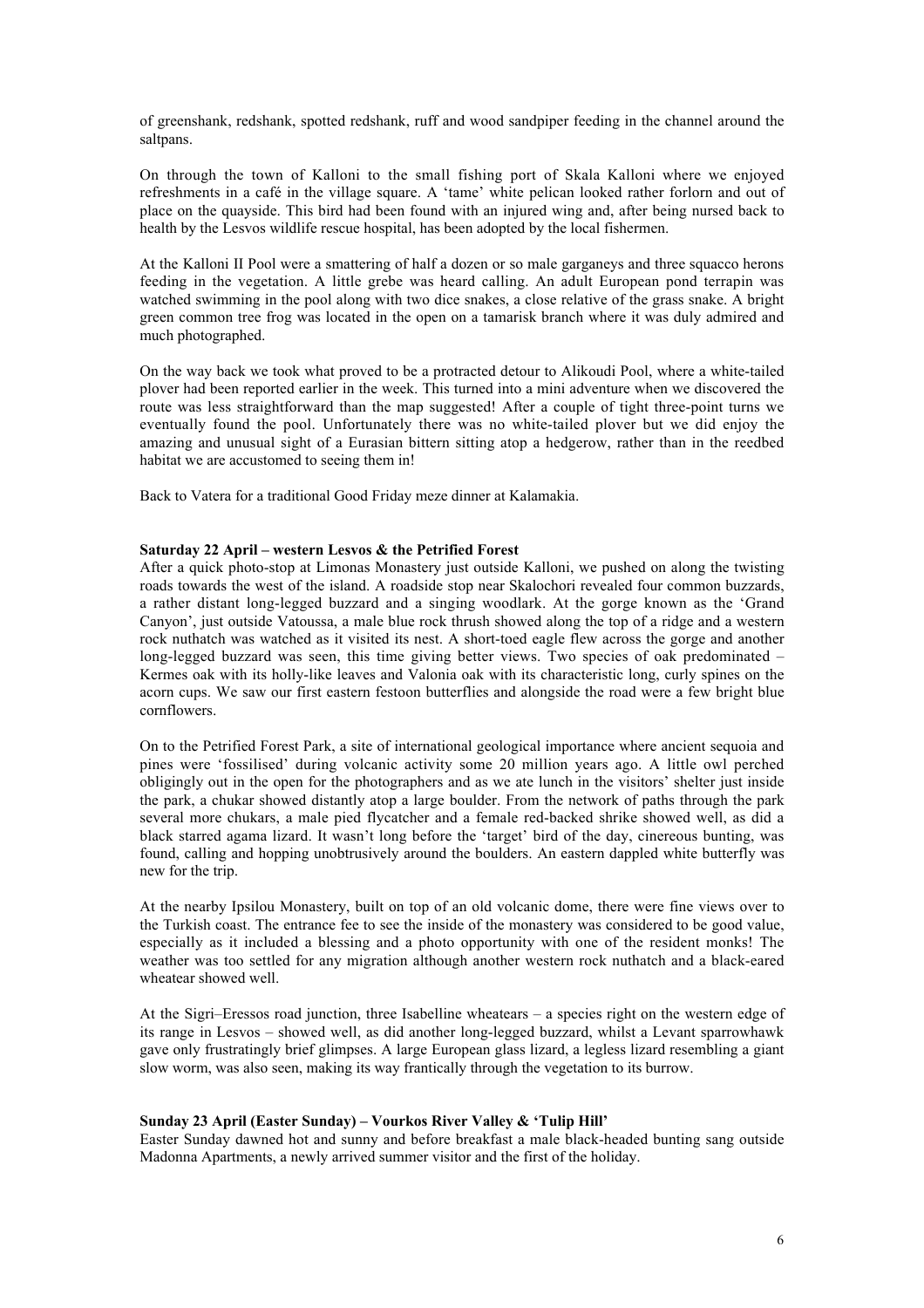After breakfast we made our way again down to the Vourkos River mouth at the eastern end of Vatera beach. A great reed warbler was more obliging than on our previous visit, this time perching in full view and a fine squacco heron in full breeding plumage fed in the river. A purple heron was located in a damp field next to the track and a pair of crag martins appeared to be the only inhabitants of the halfbuilt hotel in the hillside.

Walking north into the river valley towards Kato Stavros, the picturesque olive groves were full of the bright yellow colour of Allysum in flower. A few eastern festoons were on the wing and a green hairstreak narrowly avoided Brennan's net. Two turtle doves were flushed from the track and a cuckoo was heard calling from up on the slope. At our lunchtime stop in a clearing in the olive groves Brennan succeeded in netting a fine brown argus.

After lunch we returned to Madonna Apartments for a rest in the heat before later setting off along the track to Nigida, between Vatera and Vrisa, in a search for the wild tulips that were known to grow there and seen only recently by Dimitra and Maria. *En route* a poppy field was much admired and photographed and in a fallow field several spikes of pyramidal orchid and a fine spike of large blue alkanet *Anchusa azurea* were identified. Making our way further up the track we left the cultivated fields and entered pine forest, leaving the van by the side of the road and continuing on foot as the track became steep. After a further 1.5km hike uphill Steve located our target species, the wild tulip *Tulipa undulatifolia,* with its vivid scarlet flowers and wavy-edged leaves, growing in abundance in dappled shade underneath the pine woodland. Several spikes of field gladiolus, as well as violet birdsnest orchid, were also found on the slopes.

# Monday 24 April

An early start with Steve, Rob, Brennan and Dorian heading to the nearby headland at Agias Fokas for a spot of pre-breakfast seawatching. After a slow start, the shearwaters started to move with at least 100 Yelkouan and 20 Cory's (Scopoli's) shearwaters offshore. Afterwards, *en route* for breakfast, a quick look from the bridge over the Almiropotamos River revealed two male little crakes.

After breakfast the group split with Steve taking Peter and Monica, Monica 'T', Robin, Karin and Brennan for a day of botanising between Kato Stavros and Melinda and Rob taking Dorian and Margaret for a day's birding.

The birders headed first for Achladeri where we had the pair of Krüper's Nuthatch all to ourselves and spent an hour photographing them as they fed around us and carried food to the nest. Driving towards Kalloni saltpans we saw a group of birders parked up on the side of the road at 'Derbyshire' and quickly located a splendid male red-footed falcon perched on a small tree near the road. A female was found further away on some overhead wires.

On to the saltpans, it was obvious that more birds had arrived since last Friday; a group of around 40 marsh terns contained at least nine white-winged black terns, with the remainder being whiskered and a selection of waders included marsh sandpiper, many more little stints and 12 spotted redshanks. Better views were obtained of a stone-curlew on the raised bund between the pans. As on Friday, we ate our packed lunch at the flooded field behind the pans where 26 glossy ibises were still present. A hobby whistled through, causing panic amongst the feeding waders and out of the blue, a male citrine wagtail flew in and fed nearby, around the base of some clumps of rushes.

After a frappe break at Skala Kalloni, we moved on to Kalloni II Pool where we quickly located two squacco herons, four more whiskered terns, four glossy ibises and two little bitterns. To round off the day we went back to Skala Polichnitos saltpans to look again for the white-tailed plover. Once again there was no sign of it but, perhaps as compensation, we found a pair of masked shrikes in the olive groves between the saltpans and Alikoudi Pool, as well as a friendly olive farmer who was able to answer all our questions about olive growing!

# Tuesday 25 April – the north coast

Several stops en route to the north coast, the first at 'Derbyshire' to see if the red-footed falcons seen yesterday were still there. Unfortunately they were not but three black storks and a high count of 34 ruddy shelducks constituted an acceptable alternative.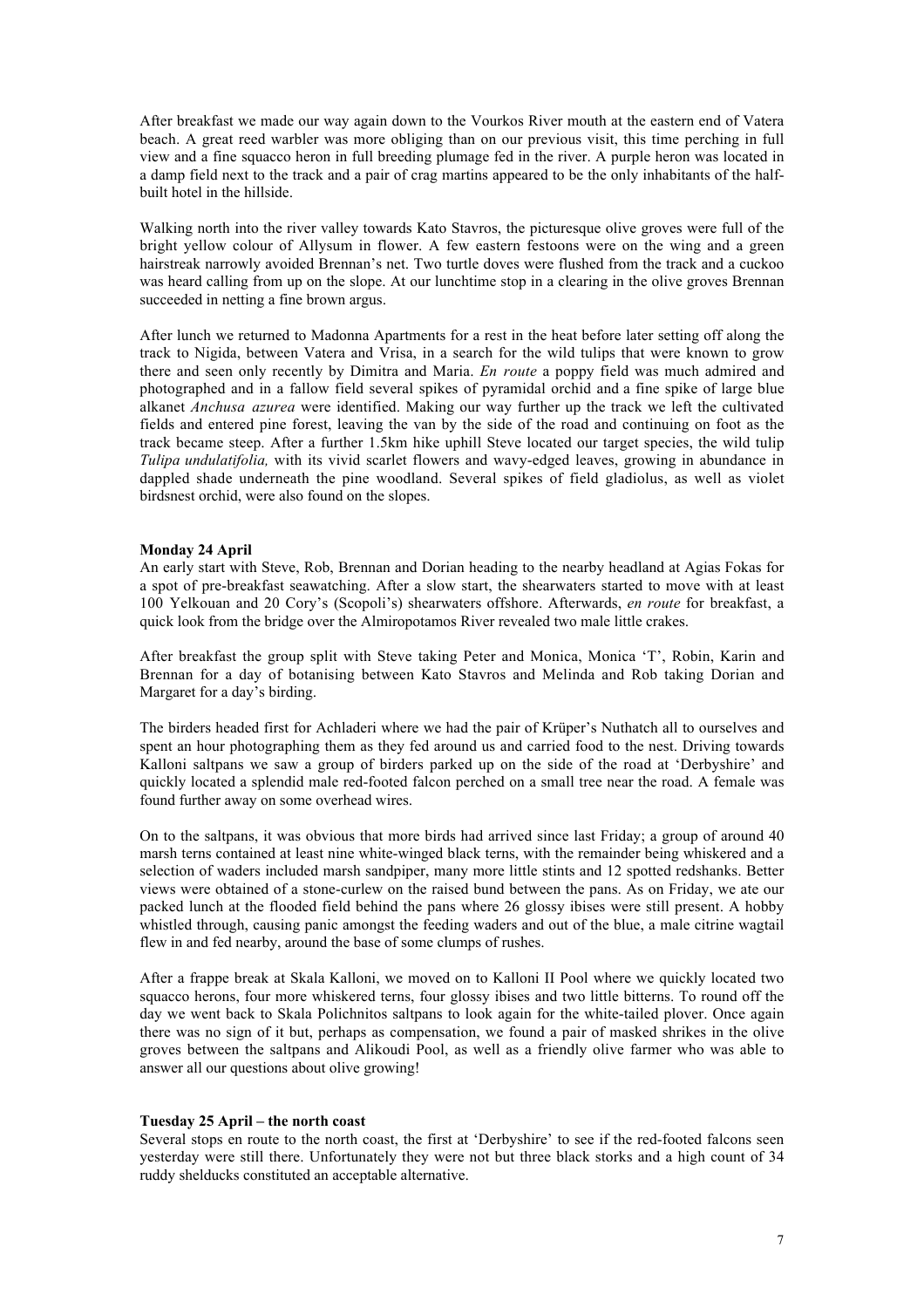Next to the 'mini-soccer' five-a-side football pitch just outside Kalloni, a site known to support roosting scops owls. Sadly there was absolutely no sign of the birds this time, despite intensive searching and for the first time we failed to find scops owl. Continuing on, from the 'bandstand' on the road to Petra we enjoyed views over the Kalloni plain and watched both cirl and Cretzschmar's bunting. Two short-toed eagles cruised over the valley, a hobby moved north and a sparrowhawk soared overhead.

The coastal garrigue alongside the Petra to Molivos road was productive with two male Rüppell's warbler singing obligingly from the tops of the bushes and a southern white admiral butterfly was seen. The yellow rock rose Arabian Fumana *Fumana arabica* was a new species for the holiday and was given the English name 'Arabian yellow rockrose' by Peter.

On to the Vafios Taverna in the hillside village of Vafios for a splendid late lunch of traditional savoury pastries. These included cheese pies, spinach pies & pumpkin pies followed by ice-cream, with a leisurely afternoon in Molivos town overlooking the Turkish coast, where we explored the winding streets on the hillside before rendezvousing down in the harbour for coffee.

# Wednesday 26 April

The group split again with Steve taking Peter and Monica, Monica 'T' and Robin for a return trip to Agiassos for some botanising, followed by coffee, cakes and shopping, while Rob, Dorian, Margaret, Brennan and Karin drove up through the Napi Valley to Skala Sikaminia.

Four black storks were at 'Derbyshire' and just before Kalloni saltpans we turned off to the right through Agia Paraskevi and Napi. Beyond Napi we pulled off the road and climbed up into the adjacent olive and oak woodland. Margaret quickly found a pair of sombre tits busily feeding at least two fledged chicks and a middle-spotted woodpecker flew away from us. Superb views were had of a long-legged buzzard and a pair of masked shrikes. Although we weren't paying close attention to flowers, the deep purple spikes of purple loosestrife *Lysimachia atropurpurea* were impossible to ignore.

After a bakery stop in Mandamados the birders ate their lunch and explored the picturesque coastal village of Skala Sikaminia where a scarlet macaw outside a nearby taverna was new for the list! On their way back to the south coast a pair of ruddy shelducks in a small roadside pool on the outskirts of Mandamados was a surprise.



At Skala Polichnitos saltpans it was obvious that many waders had moved on with only 50 ruffs and the usual black-winged stilts remaining. Alikoudi Pool

was also quiet with only a few wood sandpipers and a greenshank although a pair of red-backed shrikes and a scattering of both blue-headed and black-headed wagtails added colour.

#### \* \* \* \* \* \* \* \* \* \*

# Systematic lists

# **Birds**

Little Grebe *Tachybaptus ruficollis* 1 Kalloni II Pool 21 April

Cory's (Scopoli's) Shearwater *Calonectris diomedea diomedea* 20+ off Agias Fokas 24 April

# Yelkouan Shearwater *Puffinus yelkouan*

*Ca*60 off Vatera beach 18 April, most flying west; 5 east off Vatera beach 19 April; *ca*30 off Vatera beach 20 April; *ca*21 off Vatera beach 21 April; 16 west off Vatera beach 22 April; 20 west off Vatera beach 23 April; 100+ off Agias Fokas 24 April; 49 west off Vatera beach & 2 east from Skala Sikaminia 26 April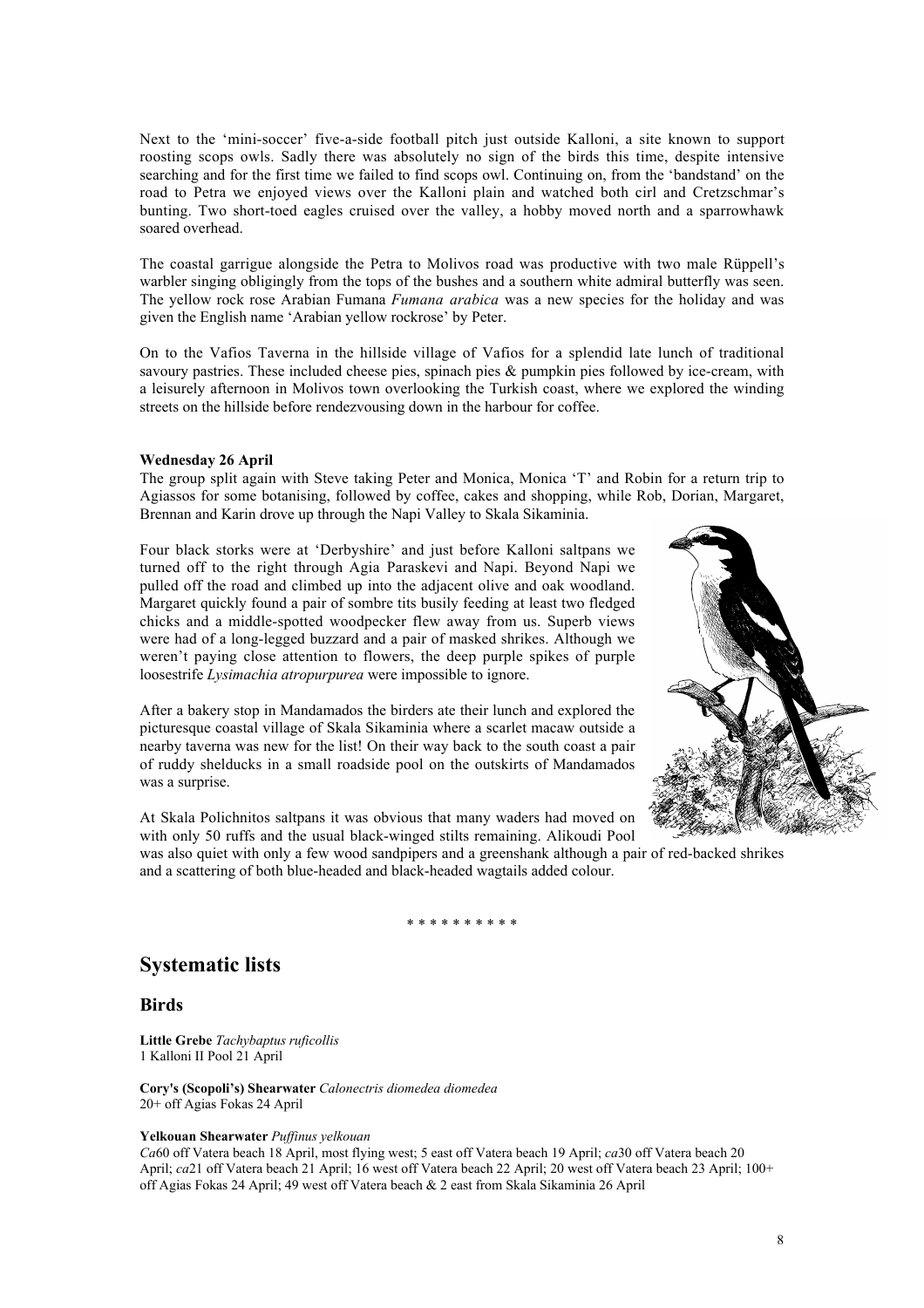Shag *Phalacrocorax aristotelis* 2 off Vatera beach 18 April; 4 off Vatera beach 23 April & 3 off Agias Fokas 24 April

Eurasian Bittern *Botaurus stellatus* 1 perched on top of a hedge at Alikoudi Pool 21 April

#### Little Bittern *Ixobtychus minutus*

1 Vourkos River mouth 18 & 23 April; 1 Almiropotamos River, west of Vatera 23 April & 2 (1 male, 1 female) Kalloni II Pool 24 April

#### Squacco Heron *Ardeola ralloides*

3 Kalloni II Pool 21 April; 1 Vourkos River mouth & 5 Almiropotamos River, west of Vatera 23 April; 2 Almiropotamos River, west of Vatera, 3-4 Kalloni II Pool & 1 Alikoudi Pool 24 April

#### Little Egret *Egretta garzetta*

5 Vourkos River mouth 18 April; 1 Vatera & 1 Skala Polichnitos saltpans 19 April; *ca*50 Kalloni saltpans 21 April; 1 'Derbyshire' 22 April; 12 Vourkos River mouth & 14 Almiropotamos River, west of Vatera, 23 April; 1 Agias Fokas, 8 Almiropotamos River, west of Vatera & 12 Kalloni saltpans 24 April; several in 'Derbyshire' area 25 April

#### Great White Egret *Egretta alba*

1 Skala Polichnitos saltpans 19 April; 1 near Achladeri 20 April; 1 'Derbyshire' & 2 Kalloni saltpans 21 April; 1 'Derbyshire' 22 April & 2 'Derbyshire' 24-26 April

#### Grey Heron *Ardea cinerea*

1 Almiropotamos River, west of Vatera 19 April; 3 Kalloni saltpans 21 April; 1 Almiropotamos River, west of Vatera & 1 Kalloni saltpans 24 April

#### Purple Heron *Ardea purpurea*

1 near Vourkos River mouth 23 April

# Black Stork *Ciconia nigra*

3 'Derbyshire' 25 April; 4 'Derbyshire' & 1 near Mandamados 26 April

#### White Stork *Ciconia ciconia*

A pair nesting on the old olive press chimney in Polichnitos town throughout; 1 Kalloni East River 25 April

# Glossy Ibis *Plegadis falcinellus*

35 on the flooded field, Kalloni saltpans & 2 Kalloni II Pool 21 April; 26 again at the Kalloni saltpans & 4 Kalloni II Pool 24 April

#### Greater Flamingo *Phoenicopterus ruber*

*Ca*30 Kalloni saltpans 21 April; 50+ Kalloni saltpans 24 April & 35 Kalloni saltpans 25 April

#### Ruddy Shelduck *Tadorna ferruginea*

Two pairs Skala Polichnitos saltpans 19 April; 2 Kalloni saltpans 21 & 24 April; 34 'Derbyshire' 25 April; 28 'Derbyshire', 2 on roadside pool near Mandamados & 2 Skala Polichnitos saltpans 26 April

# Shelduck *Tadorna tadorna*

Three pairs Skala Polichnitos saltpans 19 April; 2 Polichnitos saltpans 24 & 26 April; 2 'Derbyshire' 25 April

# Garganey *Anas querquedula*

*Ca*20 Kalloni saltpans & 6 Kalloni II Pool 21 & 24 April

# Short-toed Eagle *Circaetus gallicus*

2-3 over Achladeri 20 April; 1 'Grand Canyon' near Vatoussa 22 April; 2 at 'Derbyshire' & 2 near the 'bandstand' on the Kalloni to Petra road 25 April; 1 Napi Valley & 1 near Mandamados 26 April

#### Marsh Harrier *Circus aeruginosus*

1 female Almiropotamos River mouth 19 April; 1 female/immature Kalloni saltpans 21 April; 1 male Kalloni saltpans & 1 female/immature Skala Polichnitos saltpans 24 April

#### Montagu's Harrier *Circus pygargus*

2 'ringtails' at Kalloni saltpans and 1 at Alikoudi Pool on 21 April were probably this species

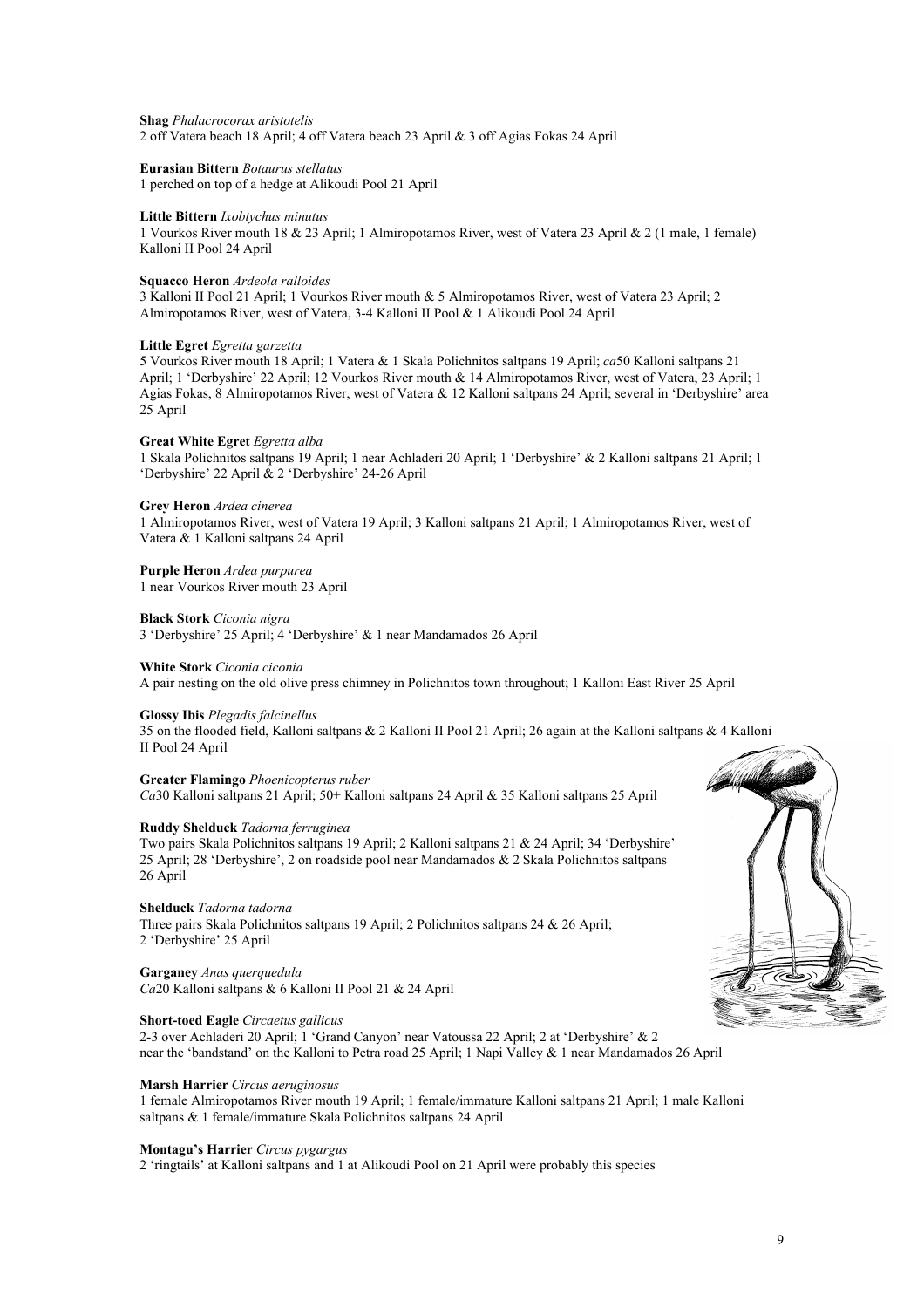Sparrowhawk *Accipiter nisus* 1 near the 'bandstand' on the Kalloni to Petra road 25 April

#### Levant Sparrowhawk *Accipiter brevipes*

1 seen by Dorian, Margaret and Steve at the Sigri–Eressos road junction 22 April

#### Buzzard *Buteo buteo*

1 over Achladeri & 1 at pine woodland orchid site near the Achladeri T-junction 20 April; 4 near Skalochori & 1 at 'Grand Canyon' near Vatoussa 22 April; 3 over the Vourkos River Valley, east of Vatera 23 April; 1 above Kato Stavros & 1 Akrasi 24 April; 1 near the 'bandstand' on the Kalloni to Petra road 25 April; 1 Skala Sikaminia & 1 below Agiassos 26 April

#### Long-legged Buzzard *Buteo rufinus*

1 near Skalochori, 1 at 'Grand Canyon' near Vatoussa & 1 at the Sigri–Eressos road junction 22 April; 1 in Napi Valley 26 April

Kestrel *Falco tinnunculus* 1 at Kalloni saltpans 21 April; 1 Petrified Forest near Sigri 22 April & 1 Vatera 23 April

Red-footed Falcon *Falco vespertinus* 1 male & 1 female at 'Derbyshire' 24 April

#### Hobby *Falco subbuteo*

1 at Kalloni saltpans 24 April; 1 near the 'bandstand' on the Kalloni to Petra road 25 April

Chukar *Alectoris chukar Ca*9 Petrified Forest near Sigri 22 April

#### Little Crake *Porzana parva*

1 male & 2 females Almiropotamos River, west of Vatera 19 April; 1 male Almiropotamos River, west of Vatera 23 April & 2 males Almiropotamos River, west of Vatera 24 April

#### Moorhen *Gallinula chloropus*

2 Vourkos River mouth 18 April; 12+ Almiropotamos River, west of Vatera 19 April; *ca* 6 Kalloni II Pool 21 April; 5 Almiropotamos River, west of Vatera 23 April; 5 Almiropotamos River, west of Vatera & 6 Kalloni II Pool 24 April

Coot *Fulica atra*

*Ca*6 Kalloni II Pool 21 April; 2 Almiropotamos River, west of Vatera & 6 Kalloni II Pool 24 April

#### Black-winged Stilt *Himantopus himantopus*

6 Skala Polichnitos saltpans 19 April; *ca*30 Kalloni saltpans 21 & 24 April; 9 Skala Polichnitos saltpans 24 April; several from bus at Kalloni saltpans 25 April & *ca*6 Skala Polichnitos saltpans 26 April

Avocet *Recurvirostra avosetta Ca*30 Kalloni saltpans 21 April & 48 Kalloni saltpans 24 April

Stone-curlew *Burhinus oedicnemus* 2 Kalloni saltpans 21 April & 1 Kalloni saltpans 24 April

Collared Pratincole *Glareola pratincola* 4 Kalloni saltpans 21 April

# Little Ringed Plover *Charadrius dubius*

1 Vatera beach & 2 Vourkos River mouth 18 April; 2 Almiropotamos River, west of Vatera & 3 Skala Polichnitos saltpans 19 April; *ca*4 Kalloni saltpans 21 April; 2 Vatera beach, 1 Vourkos River mouth & 2 Almiropotamos River, west of Vatera 23 April; 1 Almiropotamos River, west of Vatera & 4 Kalloni saltpans 24 April; 1 Skala Polichnitos saltpans 26 April

Kentish Plover *Charadrius alexandrinus*

4 Skala Polichnitos saltpans 19 April; 4 Kalloni saltpans 21 April; 2 Skala Polichnitos saltpans 24 April & 2 Alikoudi Pool 26 April

#### Little Stint *Calidris minuta*

1 Vourkos River mouth 18 April; 7 Skala Polichnitos saltpans 19 April; *ca*20 on the flooded field, Kalloni Saltpans 21 April; 1 Almiropotamos River, west of Vatera, *ca*30 Kalloni Saltpans & 54 Skala Polichnitos saltpans 24 April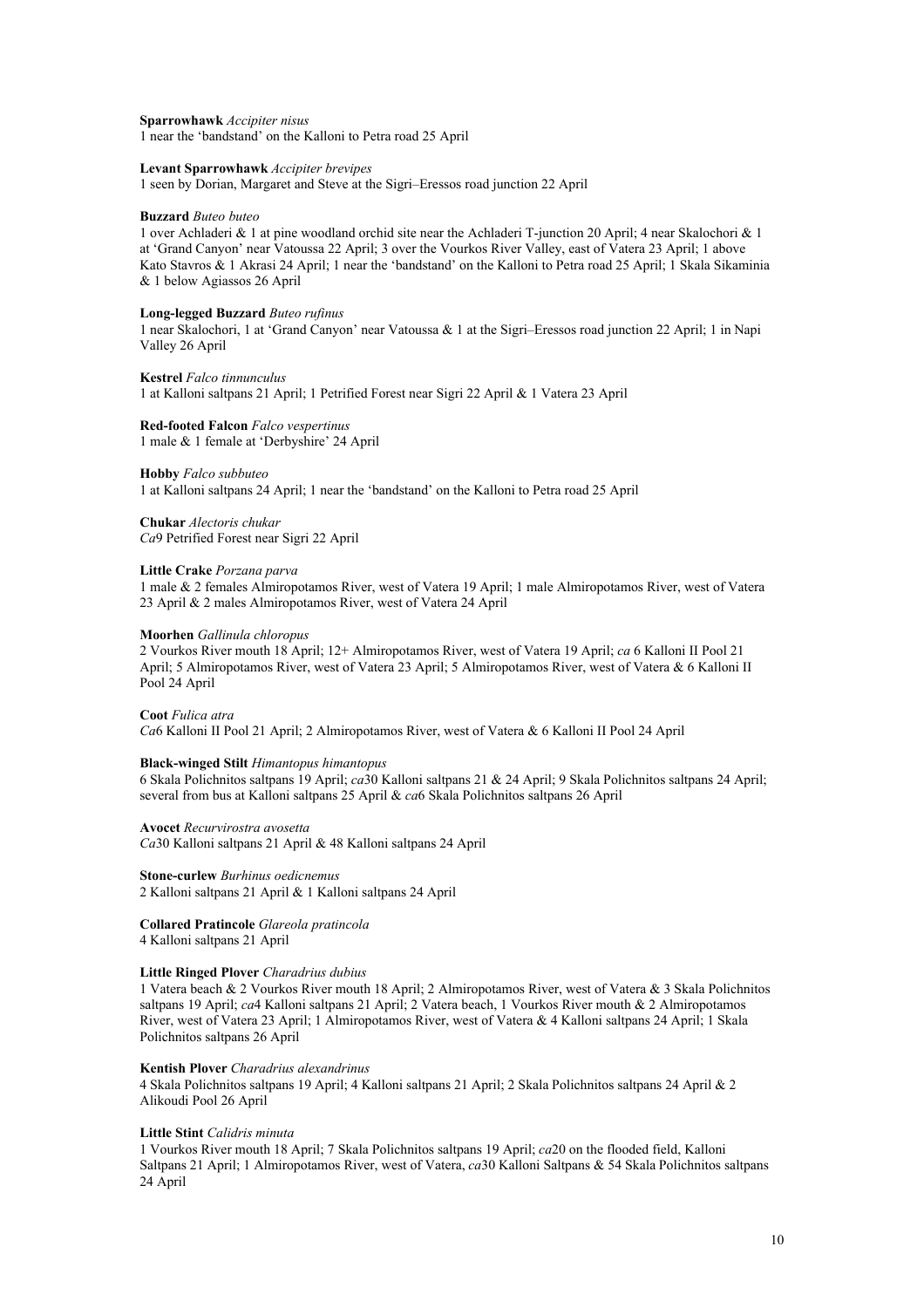#### Ruff *Philomachus pugnax*

1 Almiropotamos River, west of Vatera & *ca*150 Skala Polichnitos saltpans 19 April; *ca*120 Kalloni saltpans 21 April, including 70 on the flooded field; *ca*100 Kalloni saltpans & *ca*50 Skala Polichnitos saltpans 24 & 26 April

#### Snipe *Gallinago gallinago*

1 on the flooded field, Kalloni saltpans 21 April & 2 Kalloni saltpans 24 April

#### Black-tailed Godwit *Limosa limosa*

1 Skala Polichnitos saltpans 19 & 24 April; 9 on the flooded field, Kalloni saltpans 21 April

#### Spotted Redshank *Tringa erythropus*

6 Skala Polichnitos saltpans 19 & 24 April; 5 Kalloni saltpans 21 April & 12 Kalloni saltpans 24 April

Redshank *Tringa totanus* 1 Kalloni saltpans 21 April

#### Marsh Sandpiper *Tringa stagnatilis*

2 Skala Polichnitos saltpans 19 April; 3 Kalloni saltpans 21 April; 8 Kalloni saltpans & 4 Skala Polichnitos saltpans 24 April

#### Greenshank *Tringa nebularia*

4 Skala Polichnitos saltpans 19 & 24 April; 8 Kalloni saltpans 21 April; 4 Kalloni saltpans & 1 Alikoudi Pool 24 April; 1 heard moving over Vatera at night & 1 heard at Alikoudi Pool 26 April

#### Green sandpiper *Tringa ochropus*

1 Almiropotamos River, west of Vatera & 1 at the river near Skala Polichnitos saltpans 19 April

#### Wood Sandpiper *Tringa glareola*

2 Almiropotamos River, west of Vatera & 21 Skala Polichnitos saltpans 19 April; *ca*50 on the flooded field, Kalloni saltpans & *ca*10 Kalloni II Pool 21 April; 4 Almiropotamos River, west of Vatera 23-24 April; *ca*50 Kalloni saltpans, *ca*50 Skala Polichnitos saltpans & 5 Alikoudi Pool 24 April; 4 Alikoudi Pool 26 April

#### Common Sandpiper *Actitis hypoleucos*

1 Skala Polichnitos saltpans 19 April & 1 Almiropotamos River, west of Vatera 24 April

Black-headed Gull *Larus ridibundus* 1 Kalloni saltpans 21 April

Yellow-legged Gull *Larus cachinnans michahellis* Seen daily; common throughout

#### Common Tern *Sterna hirundo*

2 Skala Polichnitos saltpans 19 April; 2 Achladeri 20 April; *ca*20 Kalloni saltpans 21 & 24 April; 3 Molivos harbour 25 April; 2 Skala Sikaminia & 1 Alikoudi Pool 26 April

#### Little Tern *Sterna albifrons*

*Ca*10 Skala Polichnitos saltpans 19 April; 6 Kalloni saltpans 21 April; 6 Kalloni saltpans & 6 Skala Polichnitos saltpans 24 April; 2 Skala Polichnitos saltpans 26 April

Whiskered Tern *Chlidonias hybridus* 3 Kalloni saltpans 21 April; 30 Kalloni saltpans & 4 Kalloni II Pool 24 April

White-winged Black Tern *Chlidonias leucopterus* 9 Kalloni saltpans 24 April

Collared Dove *Streptopelia decaocto* Seen daily in and around towns and villages

## Turtle Dove *Streptopelia turtur*

1 heard Vourkos River mouth 18 April; 1 'Grand Canyon' near Vatoussa 22 April; *ca*5 Vourkos River Valley, east of Vatera 23 April; 1 Almiropotamos River, west of Vatera & 1 Akrasi 24 April; 1 Napi Valley 26 April

#### Cuckoo *Cuculus canorus*

2 calling Vourkos River Valley, east of Vatera 23 April; 1 calling in Vatera 25 April & 1 heard and seen in Napi Valley 26 April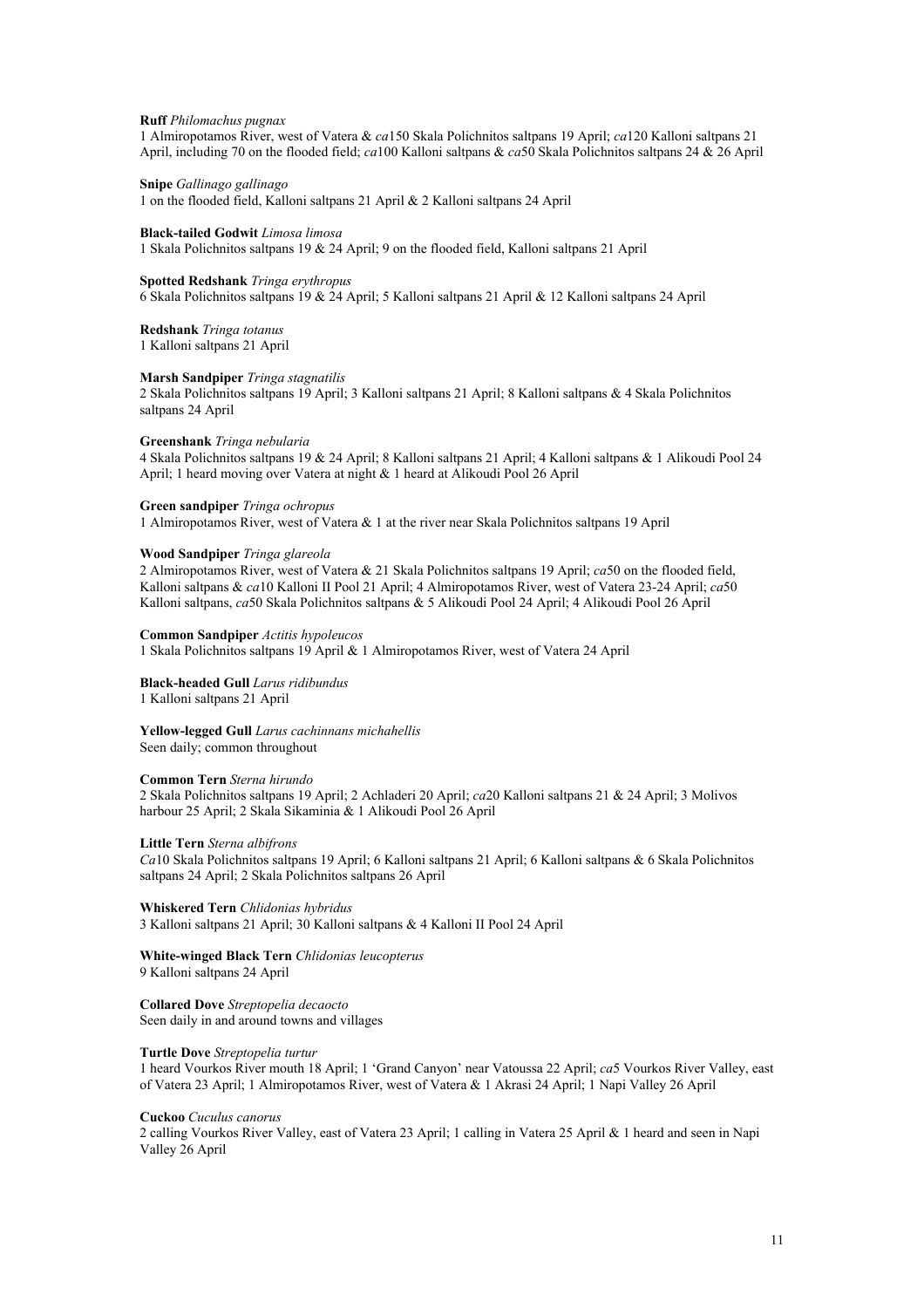#### Little Owl *Athene noctua*

2 just outside the Petrified Forest Park near Sigri 22 April; 2 Molivos 25 April; 1 on roadside barriers outside Mandamados & 1 Polichnitos 26 April

#### Swift *Apus apus*

2 Polichnitos 19 April; numerous around Achladeri & Agiassos 20 April; numerous around Ipsilou Monastery 21 April; 2 Almiropotamos River, west of Vatera, 1 above Kato Stavros & several at Kalloni saltpans 24 April; several Molivos 25 April; several Napi Valley & below Agiassos 26 April

# Alpine Swift *Apus melba*

*Ca*6 over Achladeri 20 April

#### Hoopoe *Upupa epops*

1 Vourkos River mouth 18 April; heard *en route* to the Petrified Forest Park near Sigri 22 April; 1 Vourkos River Valley, east of Vatera 23 April; 1 Vatera & 1 Achladeri 24 April; 1 Napi Valley 26 April

#### Middle Spotted Woodpecker *Dendrocopos medius*

1 Achladeri & 1 above Agiassos 20 April; 2 heard Vourkos River valley, east of Vatera 23 April; 1 heard above Kato Stavros, 1 heard Akrasi & 1 near Neochori 24 April; 1 Napi Valley 26 April

Short-toed Lark *Calandrella brachydactyla Ca*8 Kalloni saltpans 21 April

# Crested Lark *Galerida cristata*

Common throughout – seen in virtually all habitats

#### Woodlark *Lullula arborea*

1 singing at pine woodland orchid site near the Achladeri T-junction 20 April & 1 singing near Skalochori 22 April

Sand Martin *Riparia riparia Ca*20 Kalloni II Pool 21 April & several there on 24 April

Crag Martin *Ptyonoprogne rupestris* 2 around abandoned hotel near the Vourkos River mouth 23 April

Swallow *Hirundo rustica* Seen daily and common throughout

#### Red-rumped Swallow *Hirundo daurica*

4+ collecting mud from Vourkos River mouth 18 April; 2 Almiropotamos River, west of Vatera 19 April; 1 Kalloni Saltpans 21 April; 1 'Grand Canyon' near Vatoussa 22 April; 4 Vourkos River mouth and 2 Almiropotamos River, west of Vatera 23 April; 1 Kalloni saltpans & 2 above Melinda 24 April; 2 Skala Sikaminia 26 April

House Martin *Delichon urbica* Seen daily and common throughout

#### Tree Pipit *Anthus trivialis*

1 Achladeri 20 April; 1 Kalloni II Pool 21 April; 1 'Tulip Hill' on the track to Nigida 23 April; 1 Agias Fokas, 1 Almiropotamos River, west of Vatera & 1 Achladeri 24 April; 1 heard at 'bandstand' on the Kalloni to Petra road 25 April

#### Red-throated Pipit *Anthus cervinus*

2 on the rocky sheep field near the Skala Polichnitos saltpans 19 April

#### Yellow Wagtail *Motacilla flava*

Two flocks of around 20 birds each on the rocky sheep field near the Skala Polichnitos saltpans 19 April contained individuals of two, possibly three, races: black-headed and blue-headed and possibly grey-headed *Motacilla flava thunbergi*

#### Black-headed Wagtail *Motacilla flava feldegg*

*Ca*20 in a mixed flock of yellow wagtails at Vourkos River mouth 18 April; *ca*40 on the rocky sheep field near the Skala Polichnitos saltpans 19 April & 15 moving west Vatera 23 April were the largest groups noted with small groups, pairs and individuals seen on most days at other sites, including the Almiropotamos River, west of Vatera and Kalloni saltpans

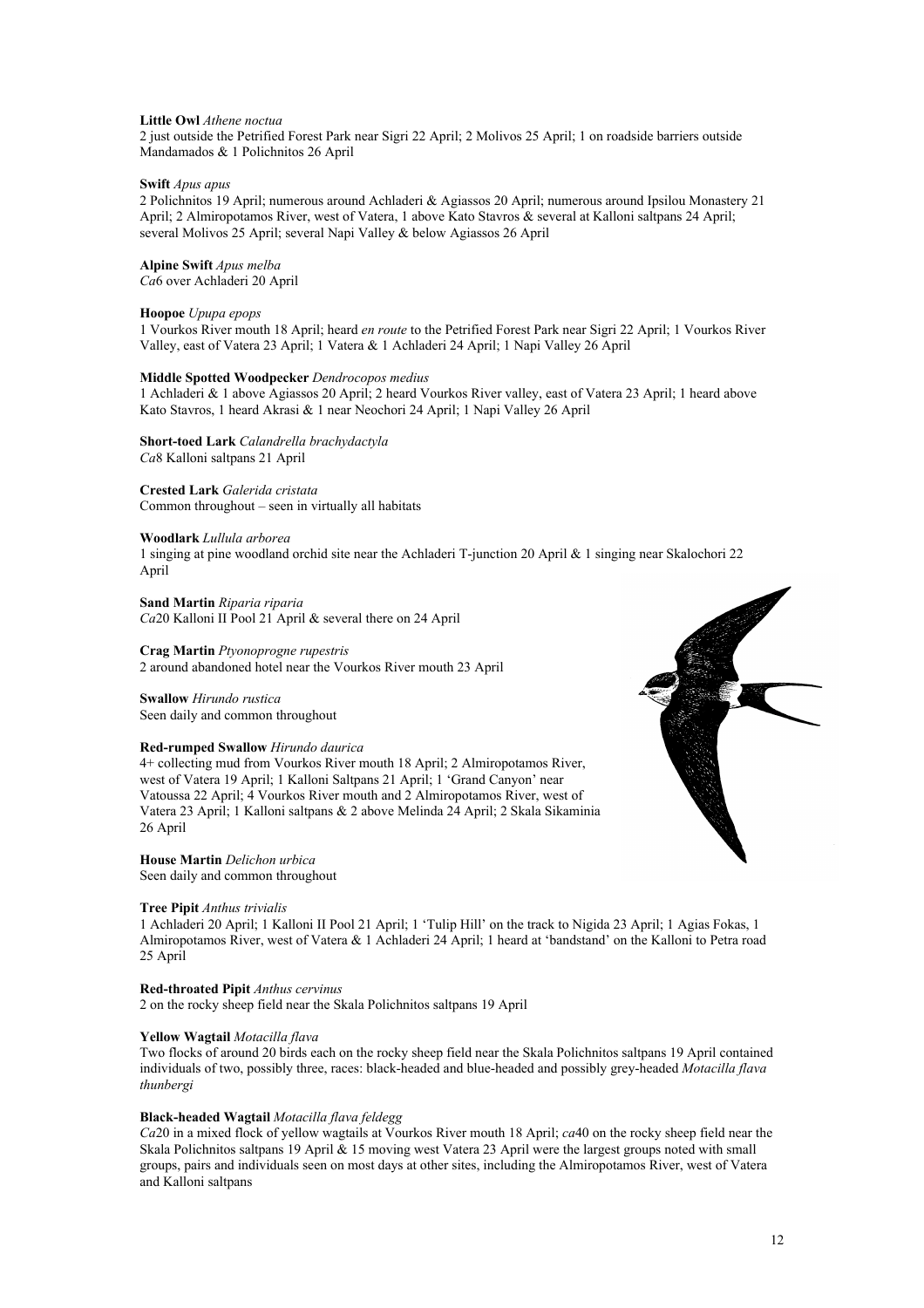#### Blue-headed Wagtail *Motacilla flava flava*

At least 2 males in a mixed flock of 12 yellow wagtails at Vourkos River mouth 18 April & at least 2 males among two mixed flocks totalling 40 yellow wagtails on the rocky sheep field near the Skala Polichnitos saltpans 19 April

#### Grey-headed Wagtail *Motacilla flava thunbergi*

Several, possibly this race, amongst two flocks of around 20 birds each on the rocky sheep field near the Skala Polichnitos saltpans 19 April

White Wagtail *Motacilla alba* 1 Agia Fokas & 1 near Alikoudi Pool 24 April

Citrine Wagtail *Motacilla citreola* 1 male Kalloni saltpans 24 April

Wren *Troglodytes troglodytes* 1 singing in sweet chestnut woodland above Agiassos 20 April

Robin *Erithacus rubecula* 1 above Agiassos 20 April

#### Nightingale *Luscinia megarhynchos*

One singing Vourkos River mouth 18 April; several singing above Agiassos 20 April; heard at 'Grand Canyon' near Vatoussa 22 April; heard Vourkos River valley, east of Vatera 23 April; singing, Akrasi, near Neochori & in the stream valley above Melinda 24 April; heard Molivos 25 April; heard Napi Valley, Skala Sikaminia & near Achladeri 26 April

Whinchat *Saxicola rubetra*

2 Skala Polichnitos saltpans 19 April & 1 Skala Polichnitos saltpans 26 April

Stonechat *Saxicola torquata*

2 just beyond the 'Grand Canyon' near Vatoussa 22 April

Isabelline Wheatear *Oenanthe isabellina* 3 Sigri–Eressos road junction 22 April

# Northern Wheatear *Oenanthe oenanthe*

3 Vourkos River mouth 18 April; 1 male Kalloni saltpans 21 April; 2 Petrified Forest Park near Sigri 22 April; 2 Vourkos River mouth 23 April

#### Black-eared Wheatear *Oenanthe hispanicus melanoleuca*

Seen daily, including a male in territory at Madonna Apartments, Vatera. This is the stunning eastern race *melanoleuca*. In males, the black-throated form is most frequent, with pale-throated males noted at Vatera 18 April, Ipsilou Monastery 22 April & Napi Valley 26 April

# Blue Rock Thrush *Monticola solitarius*

1 male Vourkos River mouth 18 April; a male and female at Agiassos 20 April; 1 male 'Grand Canyon' near Vatoussa 22 April & 1 male Agiassos 26 April

#### Blackbird *Turdus merula*

Seen daily; heard & seen in wooded habitats and olive groves throughout

#### Cetti's Warbler *Cettia cetti*

2 singing Vourkos river mouth 18 April; at least 3 singing Almiropotamos River mouth 19 April; 1 singing Kalloni II Pool 21 April; 2-3 singing Vourkos River valley, east of Vatera 23 April; heard at Kalloni II Pool & at Akrasi 24 April

#### Reed Warbler *Acrocephalus scirpaceus*

At least 2 Almiropotamos River, west of Vatera 19 April; 1 Kalloni II Pool 21 April & 1 Almiropotamos River, west of Vatera 24 April

Great Reed Warbler *Acrocephalus arundinaceus*

2 singing Vourkos River mouth 18 April & 1 singing and seen Vourkos River mouth 23 April

### Eastern Olivaceous Warbler *Hippolais pallida*

At least two singing Almiropotamos River, west of Vatera 19 April; Kalloni saltpans 21 April; Vourkos River mouth 23 April; several singing around Almiropotamos River mouth & 1 above Kato Stavros 24 April; heard singing around Madonna Apartments, Vatera daily from 20 April onwards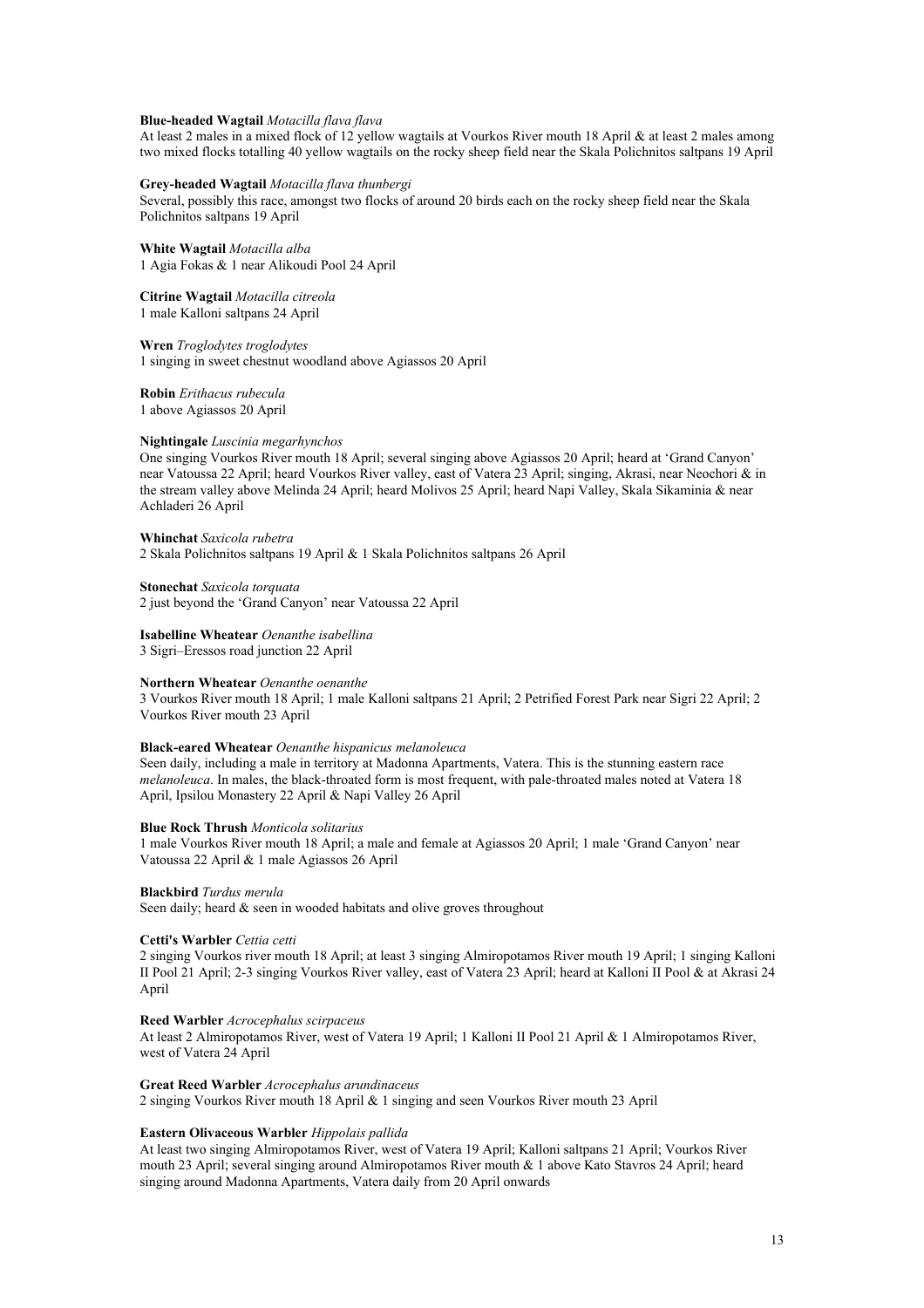#### Subalpine Warbler *Sylvia cantillans*

Two behind Vatera beach 18 April; 1 at the 'Grand Canyon' near Vatoussa 22 April; 1 Vatera & several Vourkos River Valley, east of Vatera 23 April; 2 near Neochori, several in the stream valley above Melinda & 5 Vatera 24 April; several in olive groves below Agiassos and in pine woodland nearby 26 April

#### Sardinian Warbler *Sylvia melanocephala*

1 male Almiropotamos River, west of Vatera 19 April; 1 male at Madonna Apartments, Vatera 20 & 22-24 April; 2 males Vourkos River mouth 23 April & 1 olive groves below Agiassos 26 April

#### Rüppell's Warbler *Sylvia ruepelli*

2 males and a female on the coastal slopes at the 'bandstand' and lay-by site between Petra and Molivos 25 April

Orphean Warbler *Sylvia hortensis crassirostris* 1 singing behind Madonna Apartments, Vatera 26 April

Whitethroat *Sylvia communis* 1 Kalloni Saltpans 21 April & 1 above Kato Stavros 24 April

#### Blackcap *Sylvia atricapilla* Several singing above Agiassos 20 April

Pied Flycatcher *Ficedula hypoleuca* 1 male & 2 females Petrified Forest Park near Sigri 22 April

Long-tailed Tit *Aegithalos caudatus tephronotus* 1 in pine woodland near Achladeri 24 April

#### Sombre Tit *Parus lugubris* Two pairs, including a pair feeding two fledged chicks, Napi Valley 26 April

Blue Tit *Parus caeruleus* Seen in small numbers in wooded areas and olive groves throughout

Great Tit *Parus major* Seen in all wooded areas and olive groves throughout

#### Kruper's Nuthatch *Sitta krueperi*

A pair watched at nest in open pine woodland near Achladeri 20 & 24 April

#### Western Rock Nuthatch *Sitta neumayer zarudnyi*

1 at nest 'Grand Canyon' near Vatoussa, 1 at nest at Petrified Forest Park near Sigri & 1 Ipsilou Monastery 22 April; 1 around the 'bandstand' on the Kalloni to Petra road 25 April

Short-toed Treecreeper *Certhia brachydactyla* Heard singing in pine woodland near Achladeri 20 April

Golden Oriole *Oriolus oriolus* 1 heard calling from poplars near Akrasi 24 April

#### Red-backed Shrike *Lanius collurio*

2 males near Skala Polichnitos saltpans 19 April; female at Petrified Forest Park near Sigri 22 April; female Vourkos River Valley and immature male 'Tulip Hill' on the track to Nigida 23 April; male near Skala Polichnitos saltpans 24 April & 2 Alikoudi Pool 26 April

#### Woodchat Shrike *Lanius senator*

1 Vourkos river mouth 18 April; 1 Almiropotamos River, west of Vatera & 2 near Skala Polichnitos saltpans 19 April; 1 near Achladeri 21 April; 1 Petrified Forest Park near Sigri 22 April; 1 Vourkos River Valley, east of Vatera & 2 'Tulip Hill' on the track to Nigida 23 April; 1 above Kato Stavros & 1 near Alikoudi Pool 24 April

#### Masked Shrike *Lanius nubicus*

A pair in olive groves between Skala Polichnitos saltpans and Alikoudi Pool 24 April; a pair in the Napi Valley 26 April

Jay *Garrulus glandarius atricapillus*

Singles seen throughout; often flushed from the roadside

Hooded Crow *Corvus cornix* Seen daily and common throughout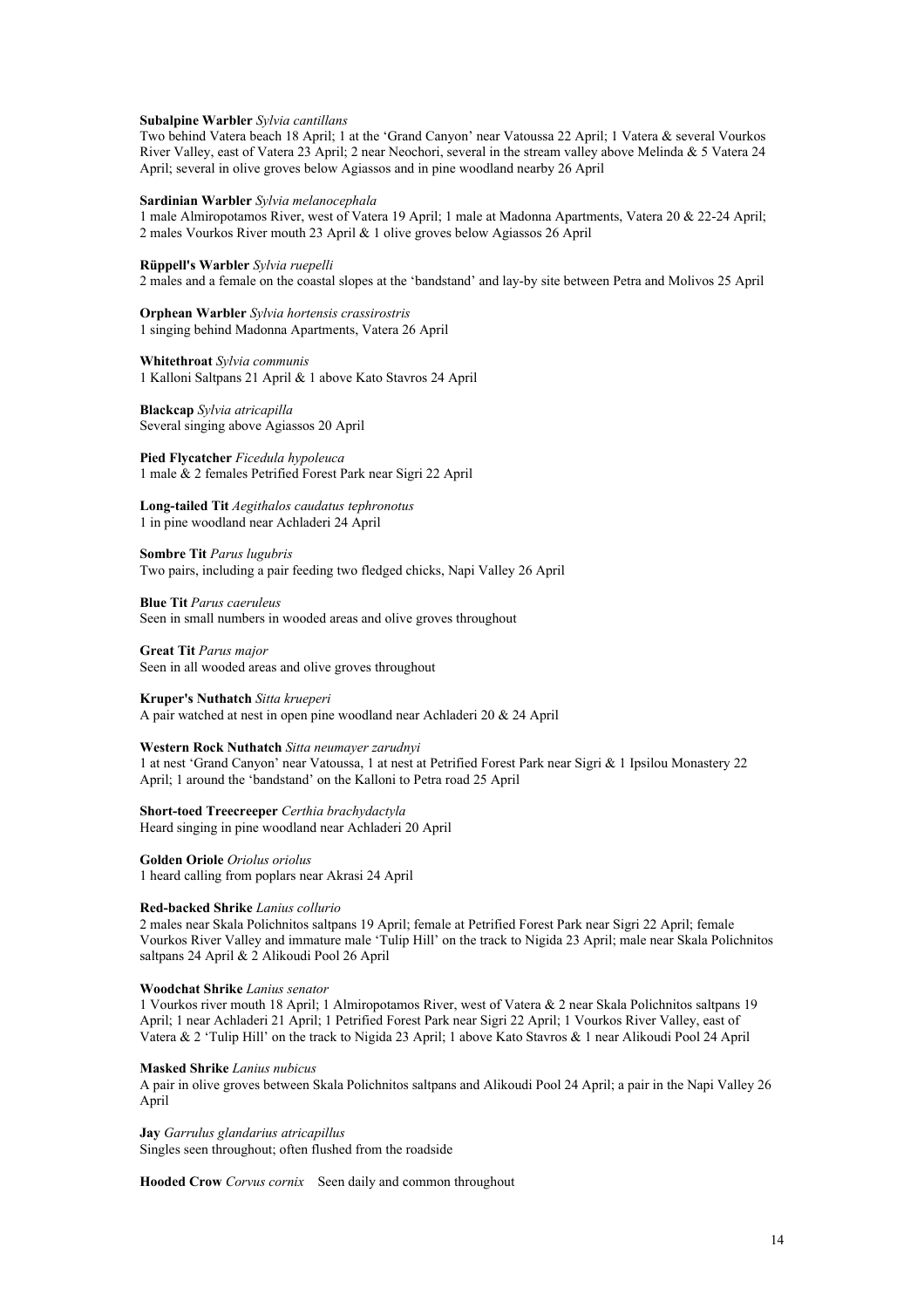Raven *Corvus corax* 1 Almiropotamos River, west of Vatera 19 April & 1 heard near Akrasi 24 April

House Sparrow *Passer domesticus* Seen daily and common throughout

#### Spanish Sparrow *Passer hispaniolensis*

Seen on most days including up to 12 seen at Vatera throughout; at least three around white storks nest in Polichnitos 19 April & 2 Kalloni II Pool 21 April

Chaffinch *Fringilla coelebs* Seen daily and common throughout

#### Serin *Serinus serinus*

2-3 Vourkos River mouth 18 April; 1 Almiropotamos River, west of Vatera 19 April; several in pine woodland near Achladeri 20 April; 1 Achladeri 24 April; heard at Melinda 24 April; 1 olive groves below Agiassos 26 April

Greenfinch *Carduelis chloris* Seen daily and common throughout

Goldfinch *Carduelis carduelis* Seen on most days and common throughout

#### Linnet *Carduelis cannabina*

Small numbers around Vourkos River mouth 18 April; 3 Petrified Forest Park near Sigri 22 April; several along Vourkos River Valley, east of Vatera 23 April & 1 olive groves below Agiassos 26 April

Cirl Bunting *Emberiza cirlus* Seen almost daily – common and widespread

Cinereous Bunting *Emberiza cineracea*

A pair at Petrified Forest Park near Sigri 22 April

#### Cretzschmar's Bunting *Emberiza caesia*

1 male at the 'Grand Canyon' near Vatoussa & several at the Petrified Forest Park near Sigri 22 April; several singing on 'Tulip Hill' on the track to Nigida 23 April; 2 singing around the 'bandstand' on the Kalloni to Petra road & several at the Rüppell's Warbler site on the coastal slopes between Petra and Molivos 25 April; several singing in Napi Valley 26 April

#### Black-headed Bunting *Emberiza melanocephala*

Arrival from 23 April. A pair outside Madonna Apartments, Vatera, seen daily from 23 April; males at Almiropotamos River, west of Vatera and near Alikoudi Pool 24 April & at Alikoudi Pool 26 April

#### Corn Bunting *Miliaria calandra*

Seen daily and abundant throughout – possibly the commonest bird on Lesvos!

# Mammals

#### Bat spp.

'Pipistrelle-types' seen nightly over the Vatera beach road

#### Persian Squirrel *Sciurus anomalus*

3 together in pine woodland near Achladeri & 1 above Agiassos 20 April; 1 crossing the road near Polichnitos 21 April; 1 seen by Rob Vourkos River Valley, east of Vatera 23 April; 2 near Agias Fokas & 1 above Kato Stavros 24 April

#### Red Fox *Vulpes vulpes*

1 seen by Dorian & Margaret at the Almiropotamos River, west of Vatera 23 April & 1 crossing the road near Vrisa 25 April

#### Dolphin sp.

*Ca*6 off Vatera beach on 23 & 26 April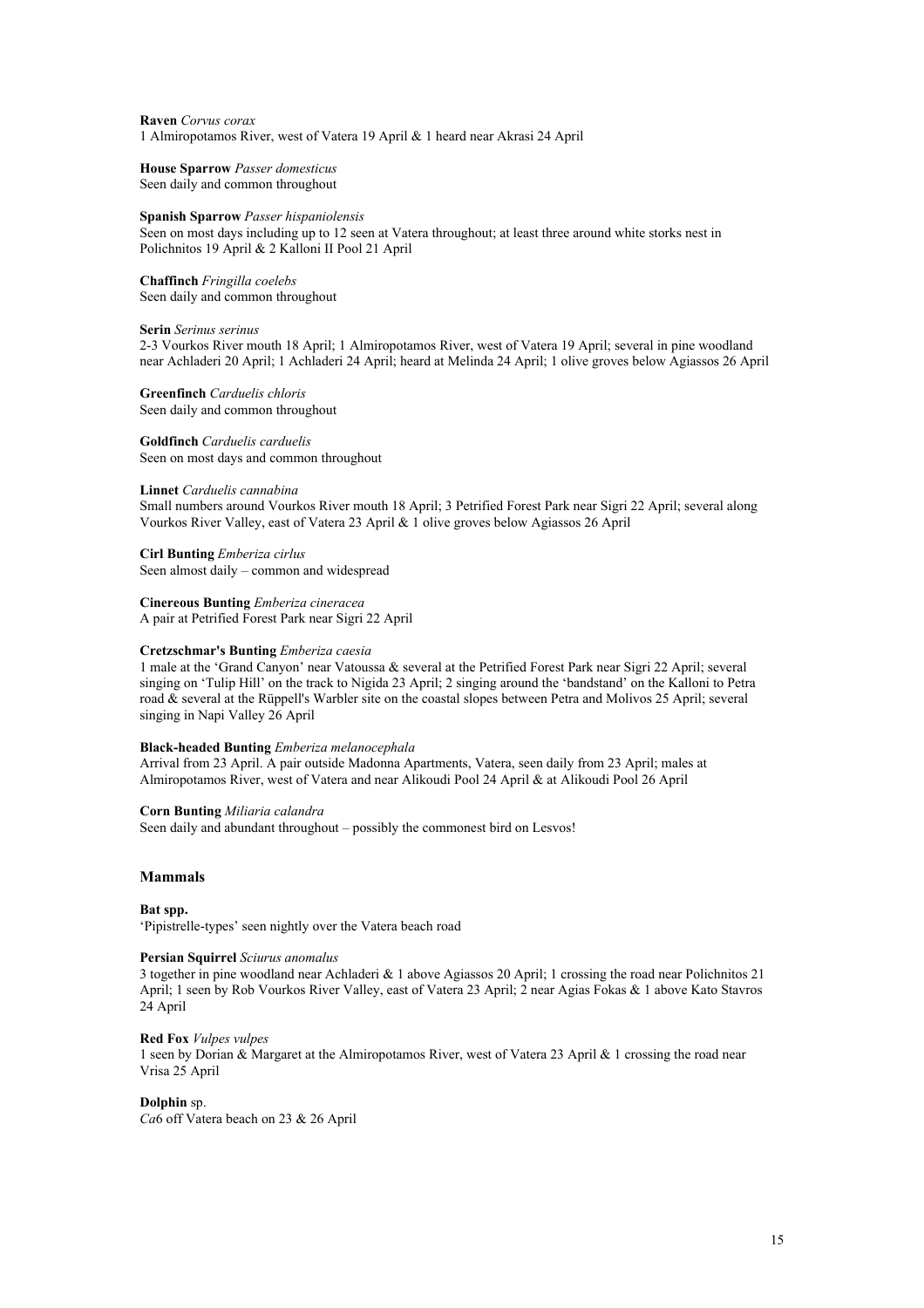#### Amphibians & reptiles

Common Tree Frog *Hyla arborea* 2 Kalloni II Pool 21 & 24 April

Marsh Frog *Rana ridibunda* Vourkos River mouth 18 & 23 April; Almiropotamos River, west of Vatera 19 & 23 April; Kalloni II Pool 21 April

Spur-thighed Tortoise *Testudo graeca* 2 in sweet chestnut woodland above Agiassos 20 April

Balkan (Stripe-necked) Terrapin *Mauremys rivulata* Seen on all visits to the Almiropotamos River, west of Vatera & at the Vourkos River mouth

European Pond Terrapin *Emys orbicularis* 1 adult & 1 juvenile Kalloni II Pool 21 April

Starred Agama *Laudakia stellio* 1 Petrified Forest Park near Sigri 22 April; 1 near the 'bandstand' on the Kalloni to Petra road & 1 Molivos Castle 25 April; 3 Melinda 24 April

European Glass Lizard *Ophisaurus apodus* 1 at Sigri–Eressos road junction 22 April & 1 dead on the road, Polichnitos thermal baths 26 April

Dice Snake *Natrix tessellata* 2 swimming in Kalloni II Pool 21 April

# **Butterflies**

Scarce Swallowtail *Iphiclides podalirius* On the track to Nigida 23 April; Akrasi 24 April; Molivos 25 April & Napi Valley 26 April

#### Eastern Festoon *Zerynthia cerisy*

'Grand Canyon' near Vatoussa 22 April; Almiropotamos River, west of Vatera & Vourkos River Valley, east of Vatera 23 April; near Neochori & in the stream valley above Melinda 24 April; between Petra & Molivos 25 April

False Apollo *Archon apollinus* At least four above Agiassos 20 April & 1 Ipsilou Monastery 22 April

Large White *Pieris brassicae*

Common above Agiassos 20 April; Kalloni saltpans 21 April; Vourkos River Valley, east of Vatera 23 April & olive groves below Agiassos 26 April

Eastern Dappled White *Euchloe ausonia* 1 Petrified Forest Park near Sigri 22 April & Vourkos River Valley, east of Vatera 23 April

Orange Tip *Anthocharis cardamines* Seen daily & widespread

Clouded Yellow *Colias crocea* Seen daily throughout

Green Hairstreak *Callophrys rubi* Vourkos River Valley, east of Vatera 23 April & in the stream valley above Melinda 24 April

Small Copper *Lycaena phlaeas*

Open pine woodland near Achladeri & above Agiassos 20 April; Vourkos River Valley, east of Vatera 23 April; above Kato Stavros 24 April & olive groves below Agiassos 26 April

Little Blue *Cupido minimus* Stream valley above Melinda 24 April

Holly Blue *Celastrina argiolus* Above Agiassos 20 April; Kalloni saltpans 21 April & Vourkos River Valley, east of Vatera 23 April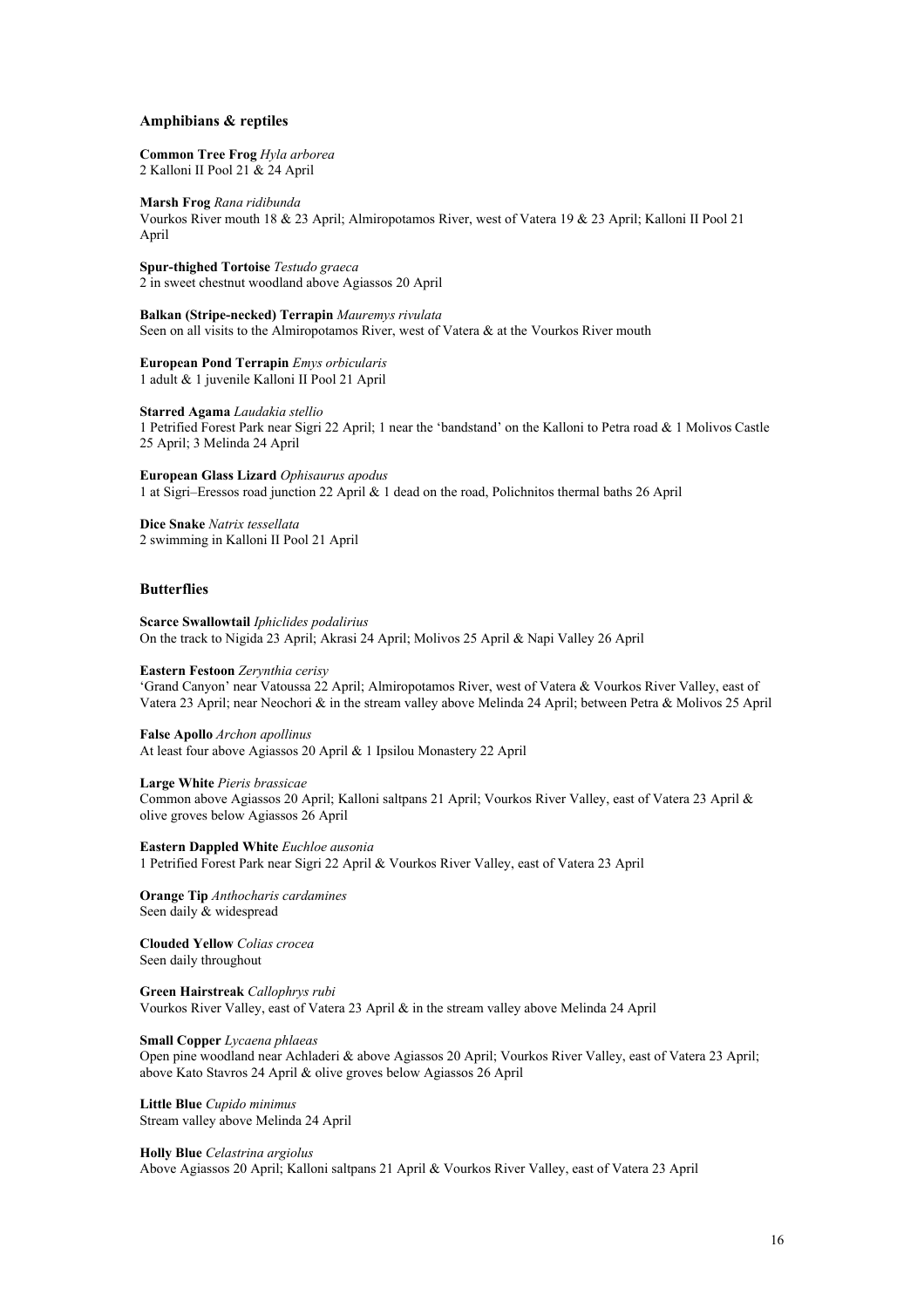Green-underside Blue *Glaucopsyche alexis* Above Agiassos 20 April

#### Brown Argus *Aricia agestis*

Vourkos River Valley 23 April; in the stream valley above Melinda 24 April & olive groves below Agiassos 26 April

Common Blue *Polyommatus icarus* Vourkos River Valley, east of Vatera 23 April

Southern White Admiral *Limenitis reducta* At the Rüppell's Warbler site on the coastal slopes between Petra and Molivos 25 April

Red Admiral *Vanessa atalanta* Above Agiassos 20 April; Akrasi 24 April & Napi Valley 26 April

Painted Lady *Vanessa cardui* Seen almost daily in small numbers

Southern Comma *Polygonum egea* Molivos 25 April

#### Fritillary spp.

Individuals seen (but not caught to confirm identification) in the Vourkos River Valley and around 'Tulip Hill' on the track to Nigida 23 April were either Spotted, Knapweed or Glanville Fritillary – all difficult species to differentiate

# Small Heath *Coenonympha pamphilus*

Open pine woodland near Achladeri 20 April; Sigri–Eressos road junction 22 April; above Kato Stavros 24 April & elsewhere in open ground habitats

Speckled Wood *Pararge aegeria* Above Agiassos 20 April

# Wall Brown *Lasiommata megera*

Petrified Forest Park near Sigri 22 April; Vourkos River Valley, east of Vatera 23 April & in the stream valley above Melinda 24 April

Mallow Skipper *Carcharodus tripolinus* Vourkos River Valley, east of Vatera 18 & 23 April

# Moths

# Humming-bird Hawk-moth *Macroglossum stellatarum*

Striped Hawk-moth *Hyles lineata* 1 feeding in three-horned stock along the Vatera beach road 19 April Silver Y *Autographa gamma*

Pine Processionary Moth *Thaumetopoea pytiocampa* A 'procession' of 25 caterpillars - at least 2 feet long - in open pine woodland near Achladeri 20 April

# **Dragonflies**

Blue-tailed damselfly *Ischnura elegans* 1 Kalloni saltpans 21 April

# Grasshoppers & Crickets

Field Cricket *Gryllus campestris* Bush-cricket sp. Petrified Forest Park near Sigri 22 April Red-winged Grasshopper *Oedipoda germanica* Vourkos River mouth 18 April Egyptian Locust *Anacridium aegyptium* Vourkos River Valley, east of Vatera 23 April & Kalloni II Pool 24 April

# Other invertebrates

Scorpion sp. 1 in Rob & Steve's room (!) Madonna Apartments, Vatera 27 April Violet Carpenter Bee *Xylocarpa violacea* Dung Beetle spp. Yellow-and-black Flat-backed Millipede Common and widespread. Seen around Madonna Apartments, Vatera throughout the week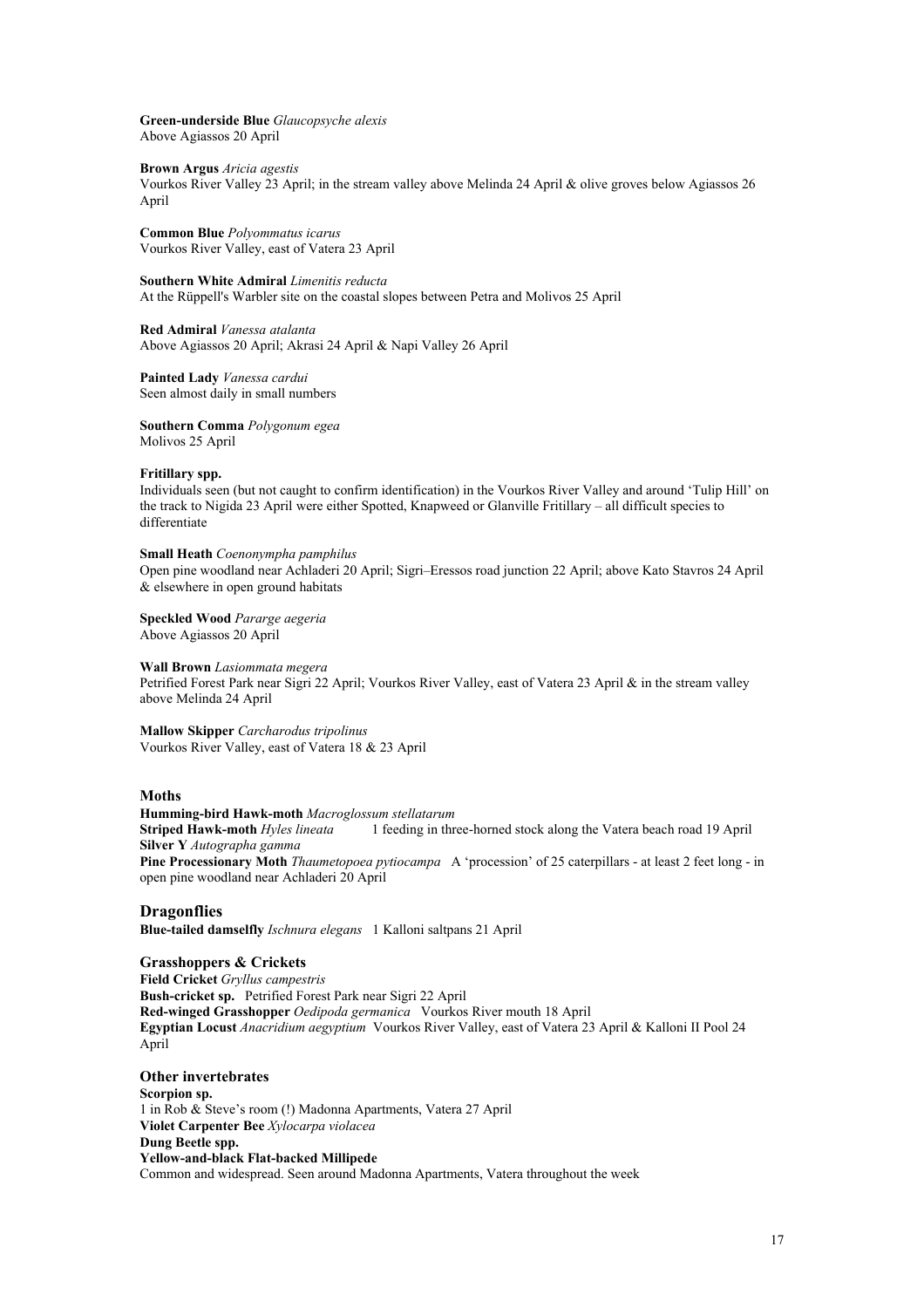# Plants

Anderson for some clarifications and obscure species. *Alyssum lesbiacum* 'Lesvos Alison' Abundant on and a marker for serpentine rocks that Cromium is mined from and which is toxic to many plants. Not in Blamey & Grey-Wilson. *Ammophila arenaria* Marram Grass *Anacamptis pyrimidalis* Pyramidal Orchid Three spikes adjacent to the track to Nigida 23 April. *Anagallis arvensis* Scarlet Pimpernel Both the blue- and scarlet-flowered forms. *Anchusa azurea* Large Blue Alkanet A spike in an arable field adjacent to the track to Nigida 23 April. *Anchusa undulata* Undulate Anchusa *Anemone pavonina* Peacock Anemone *Anthemis chia* a Mayweed *Anthemis rigida* Rayless Mayweed (= Rayless Chamomile) Vourkos River Valley. *Anthemis tomentosa* Woolly Chamomile Abundant on Vatera beach. *Arbutus unedo* Eastern Strawberry Tree *Aristolochia hirta* Hairy Birthwort Seen in the Almiropotamos and Vourkos River valleys as well as near Neochori 24 April & in the olive groves below Agiassos 26 April. *Arum concinnatum* (*Arum italicum*) Large Cuckoo Pint *Arundo donax* Giant Reed Introduced. *Asphodelus ramosus* (*Asphodelus albus* subsp. *albus*) White Asphodel Abundant. *Avena sterilis* Winter Wild Oat *Ballota pseudodictamnus Bellis sylvestris* Southern Daisy *Beta vulgaris* subsp. *maritima* Sea Beet *Borago officinalis* Borage *Briza maxima* Large Quaking Grass *Bupleurum subovatum* False Thorow-wax *Cakile maritima* Sea Rocket Vatera beach. *Calendula arvensis* Field Marigold *Calycotoma villosa* Hairy Thorny Broom Occasional component of the garrigue and maquis. *Cardaria draba* Hoary Cress *Carduus macrocephalus* Seen in the west of the island 22 April. *Carpinus orientalis* Hornbeam *Carpobrotus acinaciformis* Red Hottentot Fig Common garden species and sometimes naturalised alongside roads. Vatera beach road. *Castanea sativa* Sweet Chestnut Abundant in the hills above Agiassos 20 April. *Centaurea cyanus* Cornflower *Centranthus calcitrapae* subsp. *calcitrapae* Pink Valerian *Cephalanthera damasonium* White Helleborine Above Agiassos 20 April. *Cercis siliquastrium* Judas Tree Planted. Petrified Forest Park 22 April & Taverna Vafios 25 April. *Ceterach officinarum* Rustyback In the stone wall beside the track above Agiassos 20 April; in the stream valley above Melinda 24 April & in the olive groves below Agiassos 26 April. *Chrysanthemum coronarium* Crown Daisy *Chrysanthemum segetum* Corn Marigold *Cistus creticus* subsp. *creticus* This and sage-leaved cistus frequently predominate in the garrigue. *Cistus salvifolius* Sage-leaved Cistus *Convolvulus althaeoides* Mallow-leaved Bindweed *Coronilla rostrata* a Crown Vetch *Crepis rubra* Pink Hawksbeard *Cupressus sempervirens* Italian Cypress Frequent and widespread, in both its 'normal' and columnar ('funeral cypress') forms. *Cyclamen hederifolium* Ivy-leaved Sowbread Not in flower. On the track above Agiassos 20 April. *Cynoglossum creticum* Blue Houndstongue *Delphinim peregrinum* Violet Larkspur<sup>7</sup> Not in flower. Stream valley above Melinda 24 April. Doronicum orientale a Leopards Bane Along the track above Agiassos 20 April. *Dracunculus vulgaris* Common Dragon Arum *Ecballium elaterium* Squirting Cucumber Molivos town 25 April. *Echium angustifolium* Narrow-leaved Bugloss *Echium italicum* Pale Bugloss *Eleocharis palustris* Common Spike-rush *Erica arborea* Tree Heath In places, grows abundantly as an understorey beneath pine woodland on the eastern side of the island. *Erodium malacoides* Mallow-leaved Stork's-bill *Eryngium maritimum* Sea Holly

The most incomplete of the lists. Common plants from northern Europe generally omitted. With thanks to Brian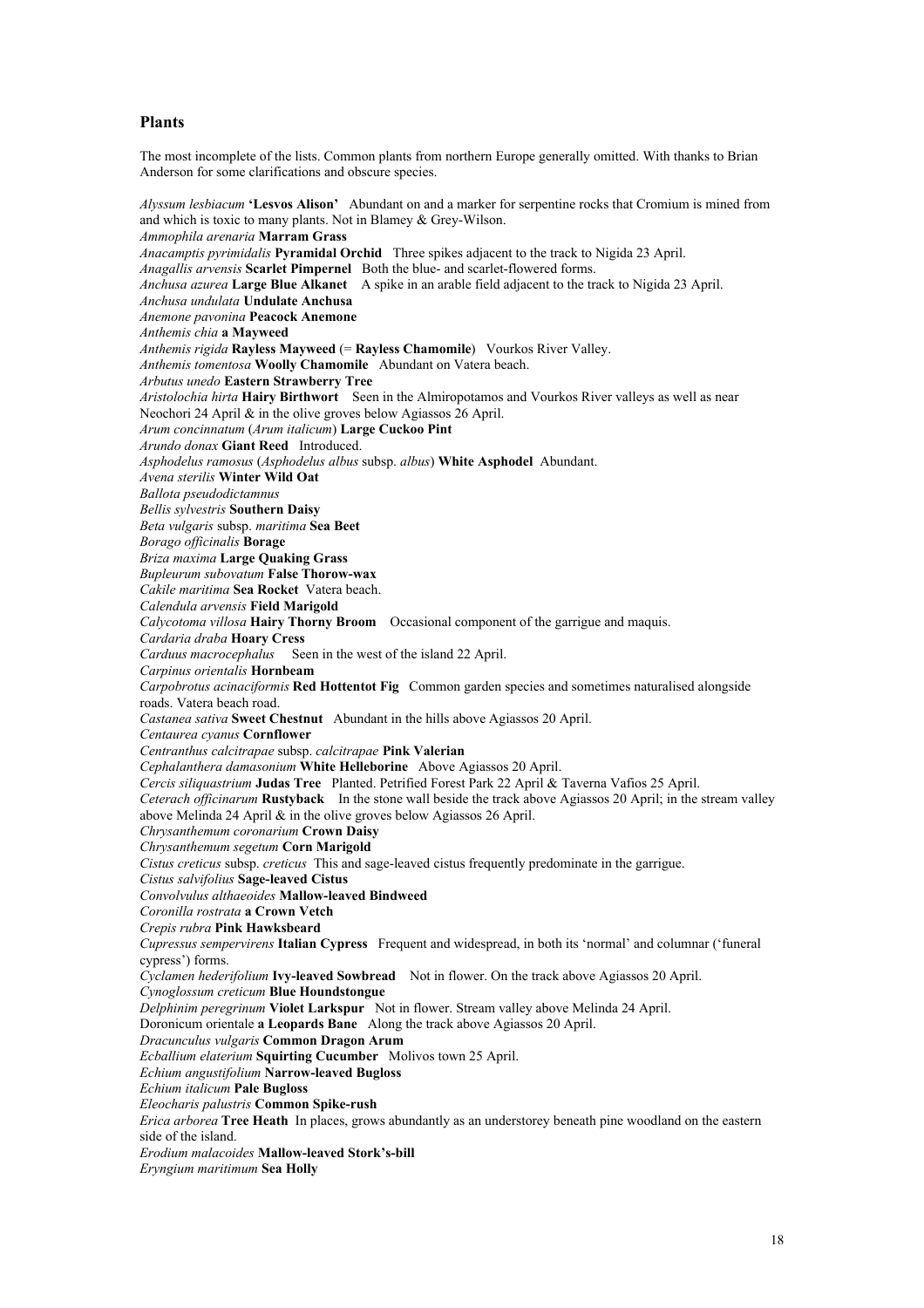*Euphorbia helioscopia* Sun Spurge Vatera beach and frequent on arable land. *Euphorbia myrsinites Abundant on the roadside and in pine forest on the eastern side of the island. Euphorbia paralias* Sea Spurge *Euphorbia rigida* Narrow-leaved Glaucous Spurge *Euphorbia* (*characias) wulfenii* Large Mediterranean Spurge *Ferula communis* subsp. *communis* Giant Fennel Conspicuous along roadside verges near Mytilini. *Ficus carica* Fig Common, planted species in villages and smallholdings. *Foeniculum vulgare* Fennel *Fraxinus ornus* Manna (Flowering) Ash *Fritillaria pontica* Along the track above Agiassos 20 April. *Fumana arabica* Arabian Fumana At the Rüppell's Warbler site on the coastal slopes between Petra & Molivos 25 April. *Fumaria capreolata* Ramping Fumitory A simplification of a complex and difficult group. *Geranium dissectum* Cut-leaved Crane's-bill *Geranium lucidum* Shining Crane's-bill *Geranium molle* Dove's-foot Crane's-bill *Geranium purpureum* Little Robin *Gladiolus italicus* Field Gladiolus Near Skala Polichnitos saltpans 19 April & in pine woodland alongside the track to Nigida 23 April. *Glaucium leiocarpum* a Yellow-horned Poppy Has deeper yellow flowers than *Glaucium flavum*. Vatera beach. *Halimione portulacoides* Sea Purslane Skala Polichnitos. *Hyoscyamus albus* White henbane *Hypecoum imberbe Iris germanica* Bearded Iris Probably planted. *Juncus maritimus* Sea Rush *Lagurus ovatus* Harestail *Lamium garganicum* Large Deadnettle Abundant above Agiassos 20 April. *Lathyrus anuus Lathyrus blepharicarpus Lathyrus clymenum* Vatera. *Lavandula stoechas* French Lavender *Legousia pentagonica* a Large Venus's Looking-glass *Limodorum abortivum* Violet Bird's-nest Orchid Under pine woodland: near the Achladeri T-junction 20 April; alongside the track to Nigida 23 April; near Kato Stavros 24 April & near Agiassos 26 April. *Limonium sinuatum* Winged Sea Lavender Beach adjacent to Vourkos River mouth & in the Petrified Forest Park 22 April. *Linaria pelisseriana* Jersey Toadflax Above Kato Stavros 24 April. *Lupinus angustifolius* Narrow-leaved Lupin Near Neochori 24 April. *Lysimachia atropurpurea* Purple Loosestrife Several plants along the roadside through the Napi Valley 26 April. *Malva parviflora* Least Mallow *Malva sylvestris* Common Mallow Perhaps surprisingly, the usual mallow on Lesvos. *Marrubium peregrinum* a White Horehound Along the right-hand bank of the Almiropotamos River 19 April. *Matthiola tricuspidata* Three-horned Stock Vatera beach. *Medicago marina* Sea Medick Abundant on Vatera beach. *Medicago orbicularis* Disc Medick *Melia azedarach* Indian Bean TreePlanted *Moraea sisyrinchium* Barbary-nut Abundant throughout the eastern part of the island. *Muscari comosum* Tassel Hyacinth *Muscari neglectum* Common grape Hyacinth *Nerium oleander* subsp. *oleander* Oleander *Notobasis syriaca* Syrian Thistle *Oenanthe* sp. Water Dropwort sp. In a ditch adjacent to Kalloni II Pool. *Ophrys sicula* (*Ophrys lutea* subsp. *minor*) Lesser Yellow Bee Orchid Olive groves below Agiassos 26 April. *Ophrys umbilicata* a Bee Orchid A small number of spikes in the roadside olive grove near Neochori & three spikes in the stream valley above Melinda 24 April. *Orchis italica* Italian Man Orchid Near Neochori and in the stream valley above Melinda on 24 April. *Orchis morio* subsp. *picta* Green-winged Orchid (also known as Painted Orchid) Pine woodland near the Achladeri T-junction 20 April & near Neochori 24 April. *Orchis papilionacea* Pink Butterfly Orchid *Orchis provincialis* Provence Orchid Pine woodland near the Achladeri T-junction & above Agiassos 20 April; near Neochori 24 April. *Orchis tridentata* Toothed Orchid Near Neochori & in the stream valley above Melinda on 24 April. *Ornithogalum nutans* Drooping star-of-Bethlehem Above Agiassos 20 April. *Ornithogalum umbellatum* Star-of-Bethlehem *Orobanche* sp. Broomrape sp. Vourkos River Valley 23 April.